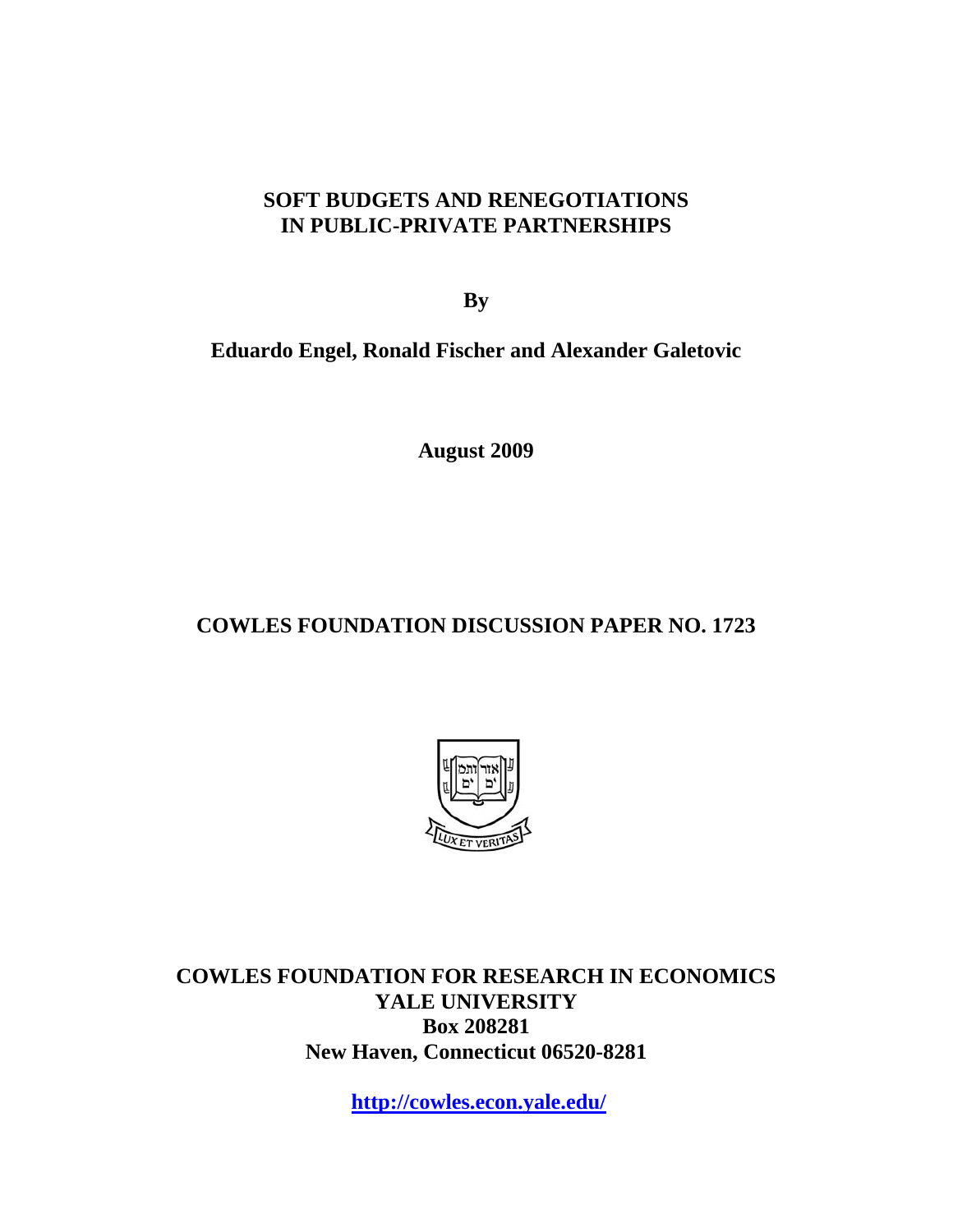# SOFT BUDGETS AND RENEGOTIATIONS IN PUBLIC-PRIVATE PARTNERSHIPS

Eduardo Engel Ronald Fischer Alexander Galetovic Yale and NBER U. de Chile U. de los Andes

This version: August 21,  $2009<sup>1</sup>$ 

#### **Abstract**

Public-private partnerships (PPPs) are increasingly used to provide infrastructure services. Even though PPPs have the potential to increase efficiency and improve resource allocation, contract renegotiations have been pervasive.

We show that existing accounting standards allow governments to renegotiate PPP contracts and elude spending limits. Our model of renegotiations leads to observable predictions: (i) in a competitive market, firms lowball their offers, expecting to break even through renegotiation, (ii) renegotiations compensate lowballing and pay for additional expenditure, (iii) governments use renegotiation to increase spending and shift the burden of payments to future administrations, and (iv) there are significant renegotiations in the early stages of the contract, e.g. during construction. We use data on Chilean renegotiations of PPP contracts to examine these predictions and find that the evidence is consistent with the predictions of our model. Finally, we show that if PPP investments are counted as current government spending, the incentives to renegotiate contracts to increase spending disappear.

**Keywords**: Build-operate-and-transfer, concessions, lowballing.

#### **JEL classification**: H21, L51, L91.

<sup>1</sup>Engel: Department of Economics, Yale University, 28 Hillhouse Ave., New Haven, CT 06511. Fischer: Center for Applied Economics (CEA), Department of Industrial Engineering, University of Chile, Av. República 701, Santiago, Chile. Galetovic: Facultad de Ciencias Económicas y Empresariales, Universidad de Los Andes, Av. San Carlos de Apoquindo 2200, Santiago, Chile. E-mails: eduardo.engel@yale.edu, rfischer@dii.uchile.cl, alexander@galetovic.cl. We thank Eduardo Bitrán, José Luis Guasch and Roger Noll for insightful conversations, useful comments and suggestions and Manuel Hermosilla for research assistance. Financial support from the Corporación Andina de Fomento (CAF) is gratefully acknowledged. Fischer and Galetovic gratefully acknowledge the financial support of Instituto Milenio "Sistemas complejos de Ingeniería". Galetovic gratefully acknowledges the financial support of the Tinker Foundation and the hospitality of the Stanford Center for International Development (SCID).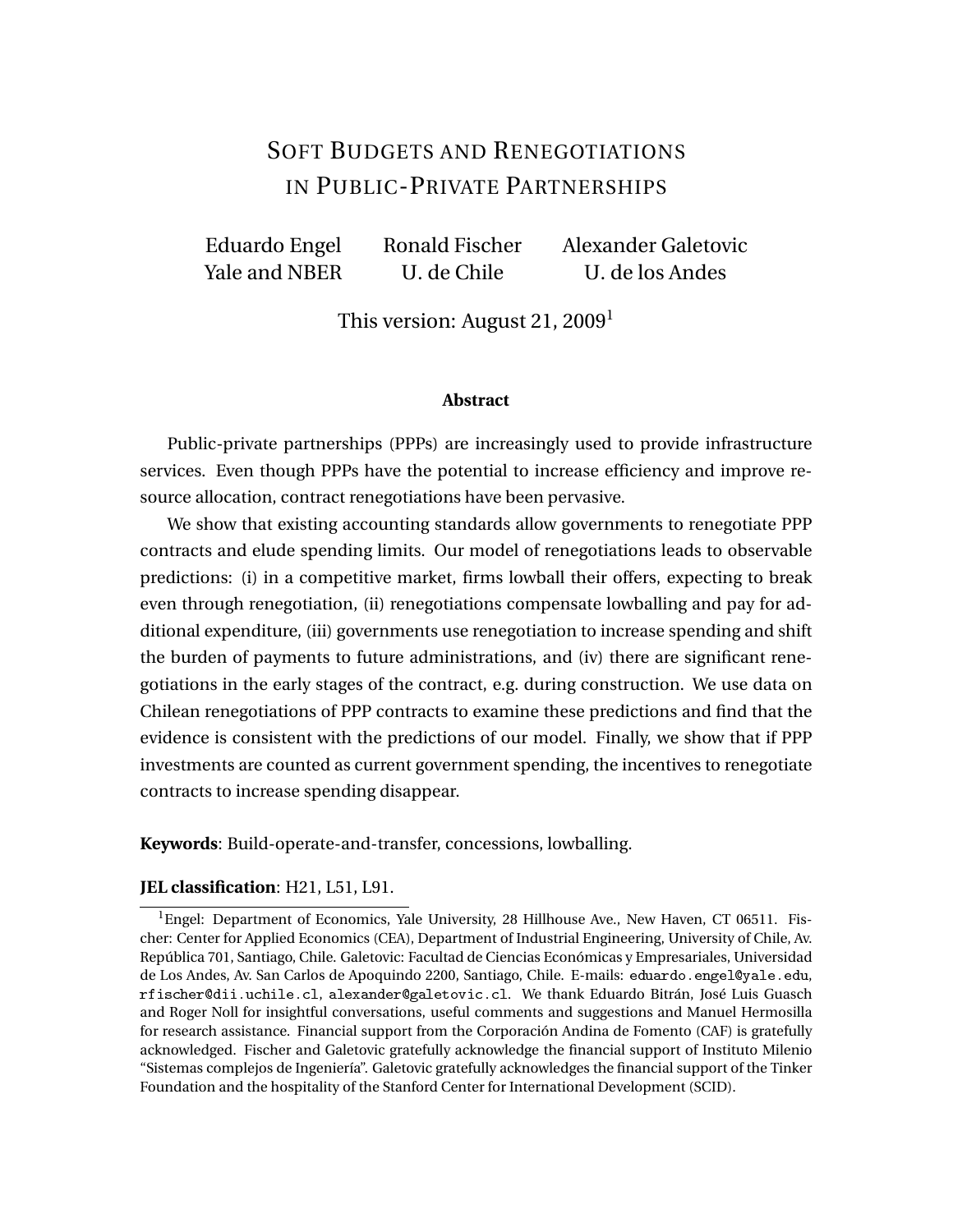"Cynics suspect that the government remains keen on PFI not because of the efficiencies it allegedly offers but because it allows ministers to perform a useful accounting trick."

*The Economist*, July 2nd 2009.

## **1 Introduction**

Private participation in infrastructure provision has increased dramatically since the early 1990s via public-private partnerships (PPPs).<sup>2,3</sup> For example, the average annual value of 22.9 billion Euros for PPP projects signed in Europe between 2002 and 2006 was three times the annual average over the preceding decade. $^4\,$  In the United States, where until recently PPPs played a smaller role than in many European countries, financing of transportation infrastructure via PPPs increased almost tenfold, on an annual basis, between 2006-2008 and the preceding decade  $(1996-2005)$ <sup>5</sup> Similarly, investment in PPPs in developing countries grew at an average annual rate of 28.3% between 1990 and 1997, followed by a slowdown after the East-Asian crisis, and a new growth spurt beginning in 2003, reaching 114.3 billion dollars during 2006. $6$ 

One of the reasons for the popularity of PPPs is that governments can simultaneously attract private firms and claim that they are not privatizing. Independently of these po-

<sup>2</sup>A rich set of acronyms describe specific PPP arrangements, including BLT, BLTM, BOT, DBOT, DBFO, DBFO/M, JV and ROT. The B usually stands for build, the L for lease, the R for rehabilitate, the T for transfer, the O for operate, the D for design, the F for finance, and the M for manage. JV stands for "joint venture". See Grimsey and Lewis (2005) and chapter 1 in Guasch (2004).

 $3$ Infrastructure that has been provided via PPPs include roads, bridges, tunnels, railways, ports, airports, air traffic control systems, water and sanitation plants, hospitals, schools, prisons, and social housing.

 $4$ Several European countries have well established PPP programs that account for 20% of public investment between 2001 and 2006, see Blanc-Brude et al. (2007). One of these programs is the United Kingdom's Private Finance Initiative (PFI) mentioned above in the quote from the *Economist*.

 $5$ The projects (with financing in million dollars followed by the year of notice to proceed, in parenthesis) are the following: Pennsylvania Turnpike (12,300; 2008), Texas SH 130 (1,350; 2007), Indiana Toll Road (3,850; 2006), Virginia's Pocahontas Parkway (611; 2006), Chicago Skyway (1,830; 2005), California's SR 125 (773; 2003), Jamaica-JFK Airtrain (930; 1999), New Jersey's Trenton River Light Rail (604; 1999), Camino Colombia Bypass in Texas (85; 1999), JFK Terminal 4 (689; 1997) and New Jersey's Hudson-Bergen Light Rail (1674; 1996). Source: Public Work Financing, October 2007.

<sup>&</sup>lt;sup>6</sup>Source: World Bank and PPIAF, PPI Project Database. These amounts do not correspond to the exact concept of public-private partnerships, but constitute a reasonable (and the best available) proxy for developing countries.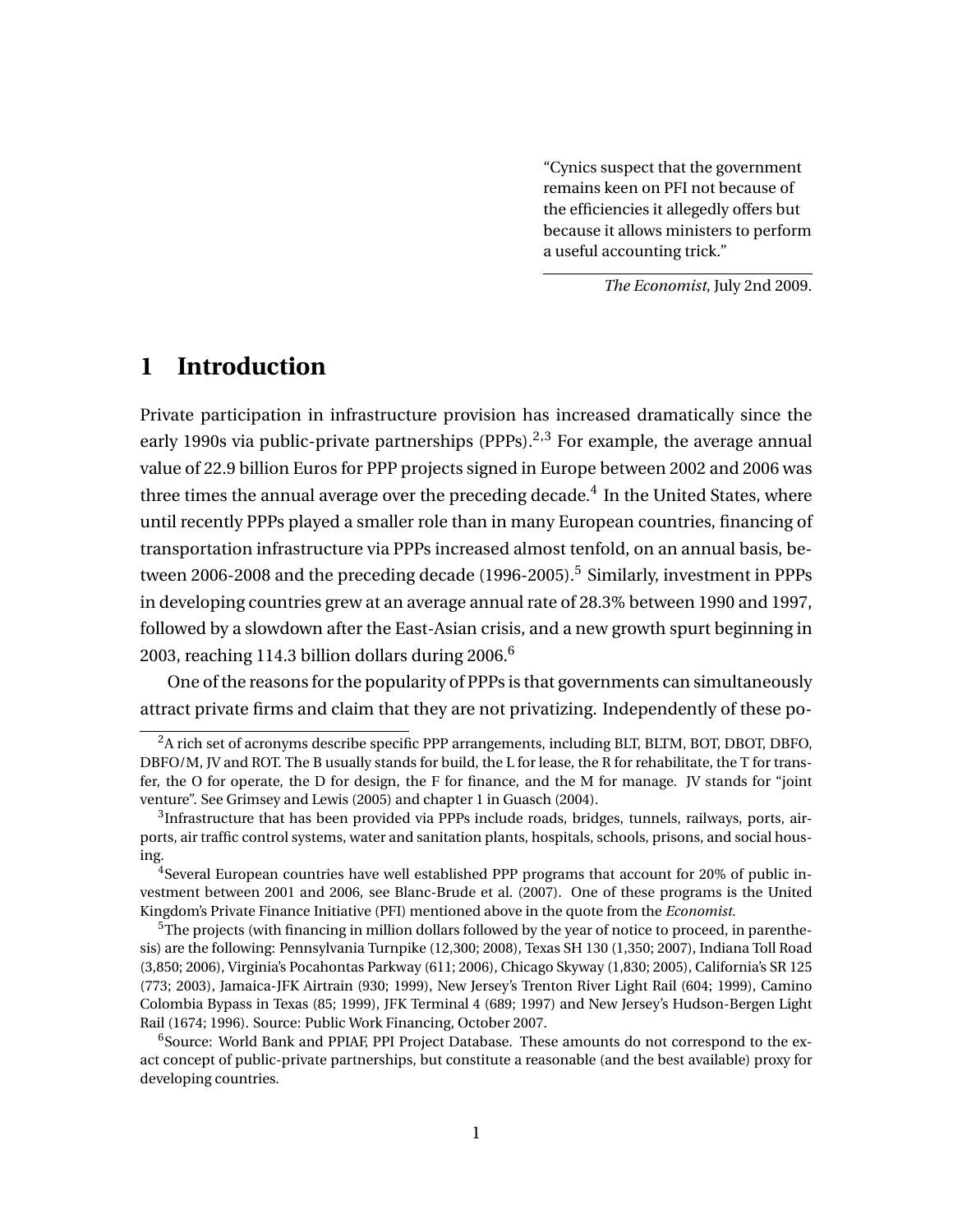litical reasons, PPPs have the potential to increase efficiency and improve resource allocation.<sup>7</sup> Nevertheless, experience has revealed several pitfalls of PPPs.

One of the problems with PPPs is that renegotiations of contracts are pervasive. Guasch (2004) examined nearly 1,000 Latin American concession contracts awarded between the mid 1980s and 2000, and found that 30% of all contracts were renegotiated. The proportion reaches 54.4% in the transportation sector (roads, ports, tunnels and airports) and 74.4% in the water sector. $8$  Guasch also finds that renegotiations often favor the concessionaire. For example, in 62% of the cases they led to tariff increases, in 38% to extensions of the concession term and in 62% to reductions in investment obligations. Renegotiations are also pervasive in developed countries, see Gómez Ibáñez and Meyer (1993).

What is the reason for frequent renegotiations? Industry participants claim that circumstances change over the life of a concession, which usually last many decades. According to this explanation, renegotiations are due to the long term, incomplete nature of PPP contracts. However, this explanation ignores that renegotiations often occur during the construction phase, shortly after contracts are awarded. For example, Guasch (2004, Table 6.4) reports an average of just 2.2 years between the concession award and the first renegotiation.

In this paper we show that renegotiations of PPP contracts can be used by governments to circumvent budgetary constraints. In our model an incumbent that spends more on infrastructure is more likely to be reelected. This creates a bias towards anticipating infrastructure spending relative to its welfare maximizing allocation over time. We assume that under conventional provision, i.e., when the government hires a construction company to build infrastructure but controls the project thereafter, caps on spending or on net fiscal debt are effective in controlling this bias. By contrast, we show that because of defective fiscal accounting standards, renegotiations of PPP contracts can be used to elude spending caps.

Essentially, because PPP arrangements bundle finance and construction, the firm can "lend" to the government by renegotiating the contract in return for payments made by future administrations. Under current fiscal accounting rules neither the additional investments that take place after renegotiations, nor the future obligations assumed by

<sup>7</sup>See, for example, Hart (2003), Bentz et al. (2005), Bennet and Iossa (2006), and Martimort and Pouyet (2008).

 $^8$ It is worth noting that Guasch's data base underestimates the prevalence of renegotiations due to censoring. For example, his data includes several Chilean concessions which at the time had not yet been renegotiated, but which have been repeatedly renegotiated since 2000 (see section 3 below).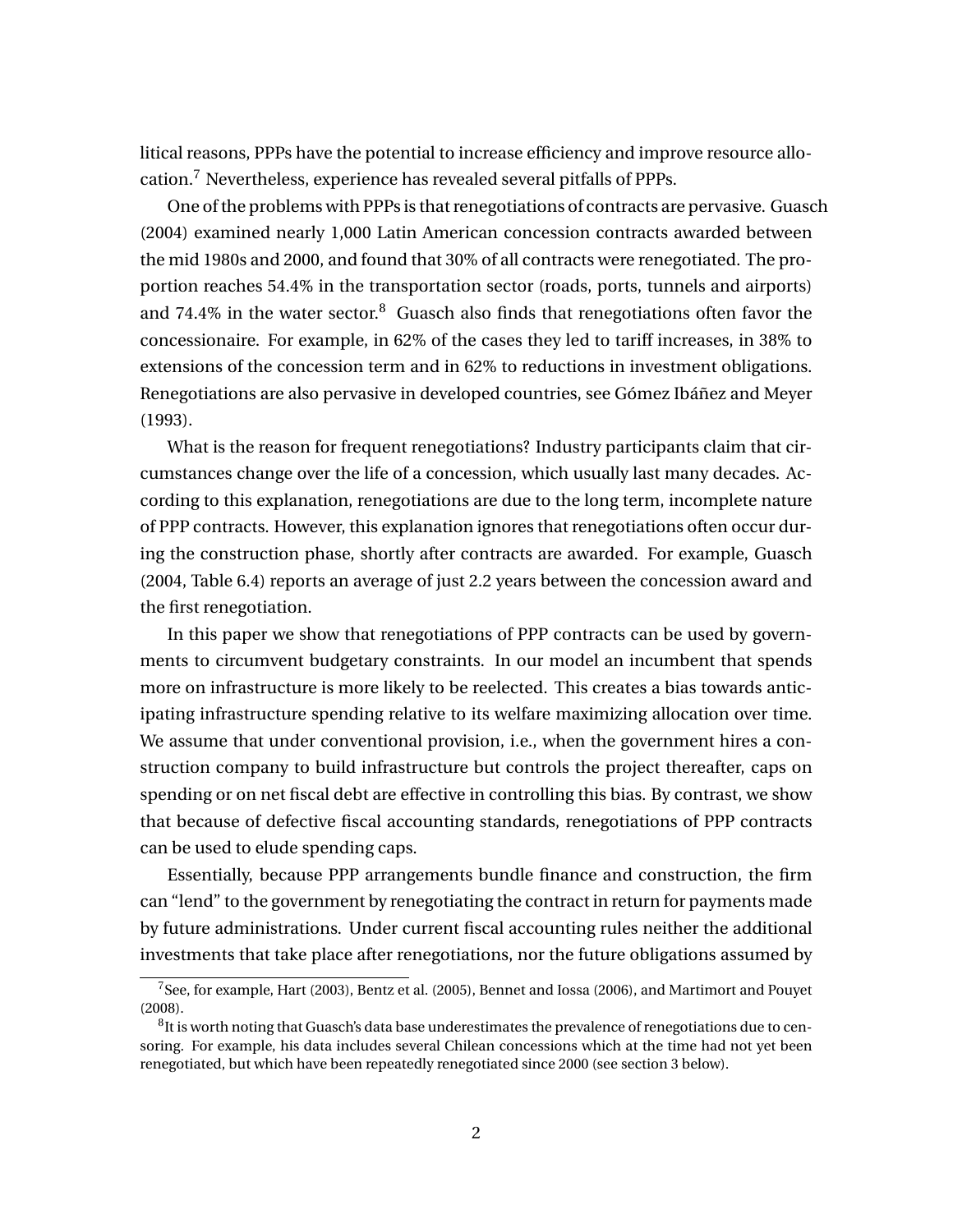the government in a renegotiation are accounted for in the budget. This suggests that the solution to the spending bias is to ensure that PPP assets are counted as public investments at the moment they are built.

Our model has four observable implications: First, under competition for the contract, firms lowball their offers, expecting to get even in later renegotiations. Second, additional works are included in the renegotiation of the contract. Third, major renegotiations occur shortly after the award of the contract. Fourth, an important fraction of the costs of renegotiation are not borne by the current administration. We compile information on the 50 concessions awarded in Chile between 1993 and 2006 and show that it is consistent with these predictions. $9$  Total investment increased via renegotiation from \$8.4 billion to \$11.3 billion, i.e., by nearly one-third. Most of the increase (83% of the total amount) was the result of 78 bilateral renegotiations, while the rest were decisions of arbitration panels.<sup>10</sup> For the \$2.3 billion awarded in bilateral renegotiations, we find that only 35% of the additional cost was paid by the administration that renegotiated. Of that \$2.3 billion, 84% corresponds to payments for additional works, while the remaining 16% correspond to additional payments for works included in the original contract. Of the total, 78% was awarded during the construction phase. Finally, we observe that even though specific provisions in the concessions law limit the amounts that can be renegotiated, these limits are routinely exceeded.<sup>11</sup>

Our paper adds to the evidence on renegotiations and PPPs; see Guasch (2004); Guasch and Straub (2006) and Guasch et al. (2006, 2007 and 2008). We also contribute to the literature on soft budgets.<sup>12</sup> In the standard mechanism, developed by Dewatripont and Maskin (1995), the "center" lends and sinks money into a firm in period 1. Because assets are sunk, in period 2 the center wants to bail out the firm. Thus, the dynamic inconsistency problem brought about by the inability to commit not to bail out the firm softens the budget. In our model, by contrast, there is no time inconsistency problem, as the government does not face a commitment problem, and wants to renegotiate. The budget constraint is soft because a renegotiation allows the incumbent to elude spend-

 $9$ The Chilean concession program is considered among a handful of well established PPP programs (Hemming, 2005), solidly based in the Law, with well specified conflict resolution procedures (IMF, 2005). Detailed data on concession contracts are available on the webpage of the Ministry of Public Works and the quality of fiscal accounting can be described at par with average OECD levels.

<sup>&</sup>lt;sup>10</sup> According to the Chilean Concession Law, when the firm and regulator are unable to reach an agreement in a bilateral negotiation, the firm (and only the firm) can bring the case to an arbitration panel.

 $11$ This is noteworthy since international indicators (World Bank Governance Indicators and World Economic Forum Global Competitiveness Report) indicate that the quality of regulations in Chile are above the OECD average.

 $12$ See Kornai et al. (2003) for a synthesis of this literature.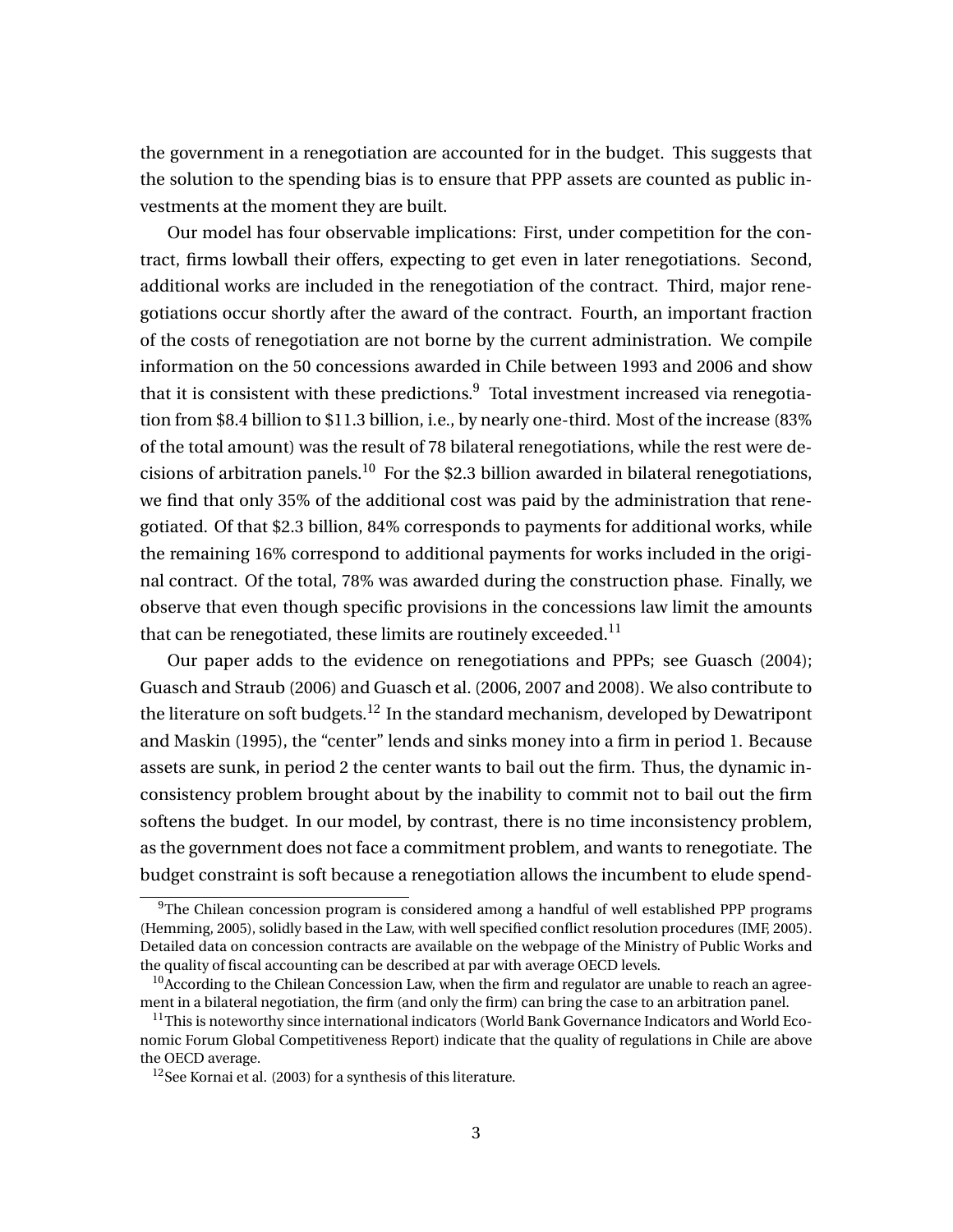ing limits.

The rest of the paper is organized as follows. Section 2 formalizes our argument and derives some observable implications. Section 3 presents evidence from the Chilean PPP program on these observable implications. This is followed by the conclusion and an appendix with an extension of the model.

## **2 A simple model of renegotiations**

## **2.1 Model**

There are two periods, each corresponding to the term of one administration. There is an election at the end of the first period. The discount rate is zero and social welfare is

$$
\mathcal{U} = u(I_1) + u(I_2),\tag{1}
$$

where  $u$  is strictly increasing and strictly concave and  $I_t$  denotes the ability to provide infrastructure services in period *t*. <sup>13</sup> The construction industry and the PPP industry are competitive, infrastructure fully depreciates in one period and each unit of capacity costs \$1 and is costless to operate.

Infrastructure must be financed with an exogenous sequence of taxes  $T_i$  that satisfies

$$
T_1 + T_2 = 1,\t\t(2)
$$

so that the budget constraint is

$$
I_1 + I_2 = 1.
$$
 (3)

That is, over time infrastructure spending cannot exceed  $1.^{14}$  The following result follows immediately:

**Result 1**  $I_1^s$  $\int_1^s$  *characterized by u'*( $I_1^s$ )  $\binom{s}{1} = u'(1 - I_1^s)$ 1 ) *maximizes (1) subject to (3). It follows that socially optimal investment in periods 1 and 2 satisfies*  $I_1^s = I_2^s = \frac{1}{2}$ 2 *. This investment*

 $13$ In addition to decreasing returns to infrastructure, there are other reasons for concavity of utility. For example, if there are no alternative suppliers to the firms already operating in the country (assuming that it is costly —e.g., takes too long— to invite additional international firms), increasing investment leads to more market power of the firms, so it is inefficient to bunch most investments in the first period. Alternatively, input (materials and specialized labor) costs go up when most investment takes place in the first period, again leading to higher prices.

 $<sup>14</sup>$ It is straightforward to extend the model to include user fee revenue, but this would add little to the</sup> analysis in this paper.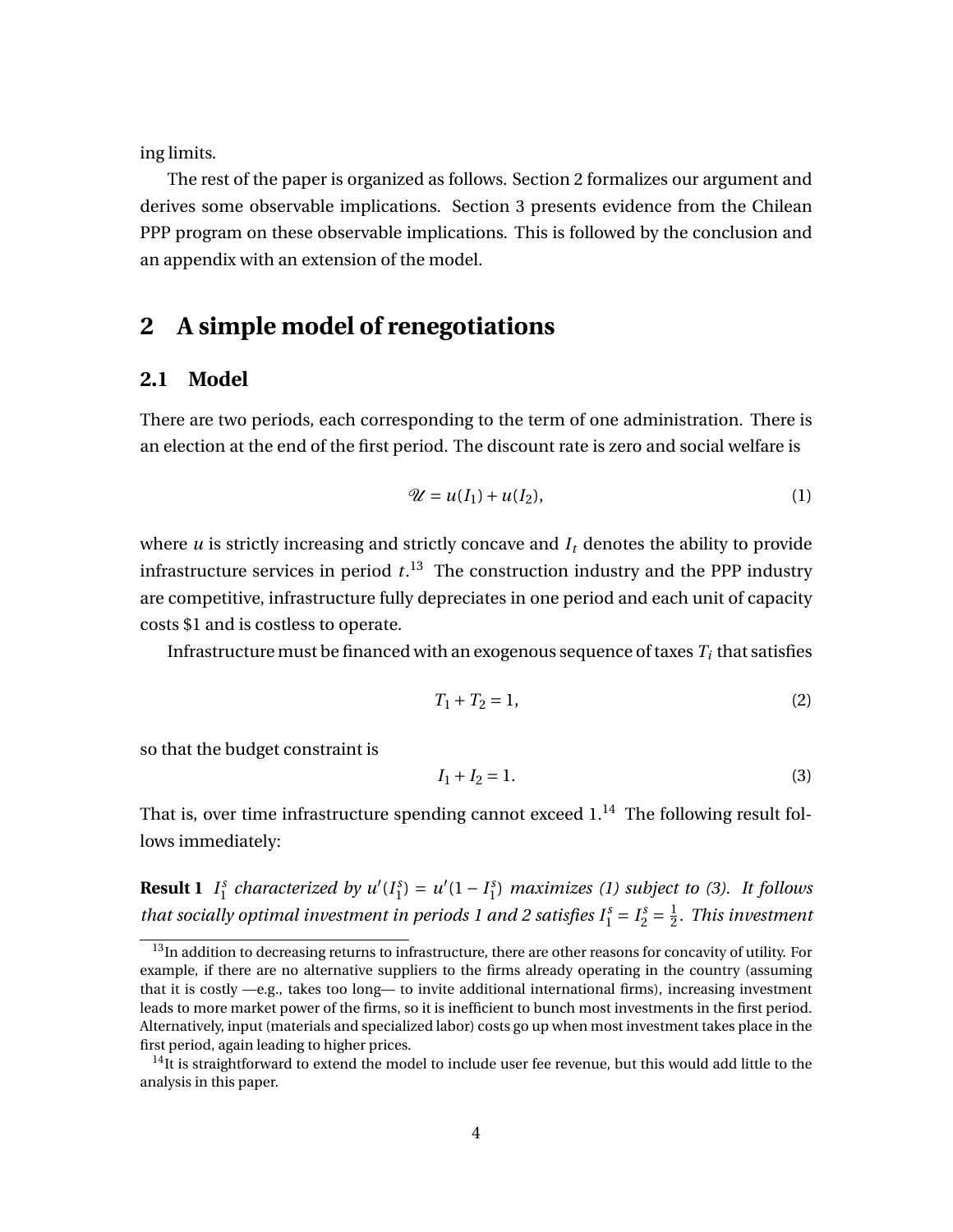### *program is feasible.*

Congress wants to maximize social welfare  $(1)$  and can impose a spending cap  $\bar{I}_1$ .<sup>15</sup> The government can issue debt in period 1, constrained by (2) and the spending cap imposed by Congress. The incumbent executive has a reelection concern: if  $p$  is the probability of reelection, her payoff is

$$
\mathcal{G}(I_1, I_2) = u(I_1) + p(I_1)u(I_2),\tag{4}
$$

where *p* is strictly increasing and strictly concave, and  $u > 0$ , so that  $p(I_1)u(I_2)$  is increasing in  $I_1$  for any fixed value of  $I_2$ . Note that the incumbent's preferences coincide with social welfare in period 1, but that she values period's 2 welfare only when in power.

What is the rationale for the incumbent's objective function (4)? The probability of reelection may increase with infrastructure spending because voters are irrational and prefer investments now, before the election.<sup>16</sup> An alternative interpretation comes from the political economy literature. Hillman (1982), suggests that governments choose policies by balancing the political benefits of support from industry (through campaign contributions) against the dissatisfaction of consumers from inefficient investments. Higher industry profits are exchanged in return for political contributions, which raises the probability of reelection, but also increases the welfare loss and, therefore, the dissatisfaction of voters. It is straightforward to see that in a neighborhood of  $I_1^s = \frac{1}{2}$  $rac{1}{2}$  the welfare loss to consumers will be second order while the benefit for the incumbent of increased political support is first order; it follows that  $I_1$  will be larger than  $I_1^s$  $i_1^s$  in equilibrium.

### **2.1.1 Conventional provision vs. public-private partnerships**

There are two alternative ways of procuring infrastructure: conventional provision and public-private partnerships. In both cases Congress grants an authorization to the government to spend at most  $\bar{I}_1 = I_1^s = \frac{1}{2}$  $\frac{1}{2}$  in period 1 (see Figure 1 for a time-line). This

<sup>&</sup>lt;sup>15</sup>The assumption that Congress' and society's interests coincide seems contrary to experience. It is based on the fact that in Congress there is an opposition party that reacts against increased (federal) spending with reelection purposes, whereas the executive has no corresponding opposition. The power of the purse is the main source of power of Congress in democratic societies, and it is active only in opposition to government. Our point is that Congress' oversight on electoral spending tends to reduce excesses, though it is probably still not optimal. In this sense, our simplification is analogous to assuming that the less risk averse party in a standard principal-agent problem is risk neutral.

<sup>&</sup>lt;sup>16</sup>Cadot et al. (2006) present a model of pork-barrel infrastructure spending where future voters are not represented in the current election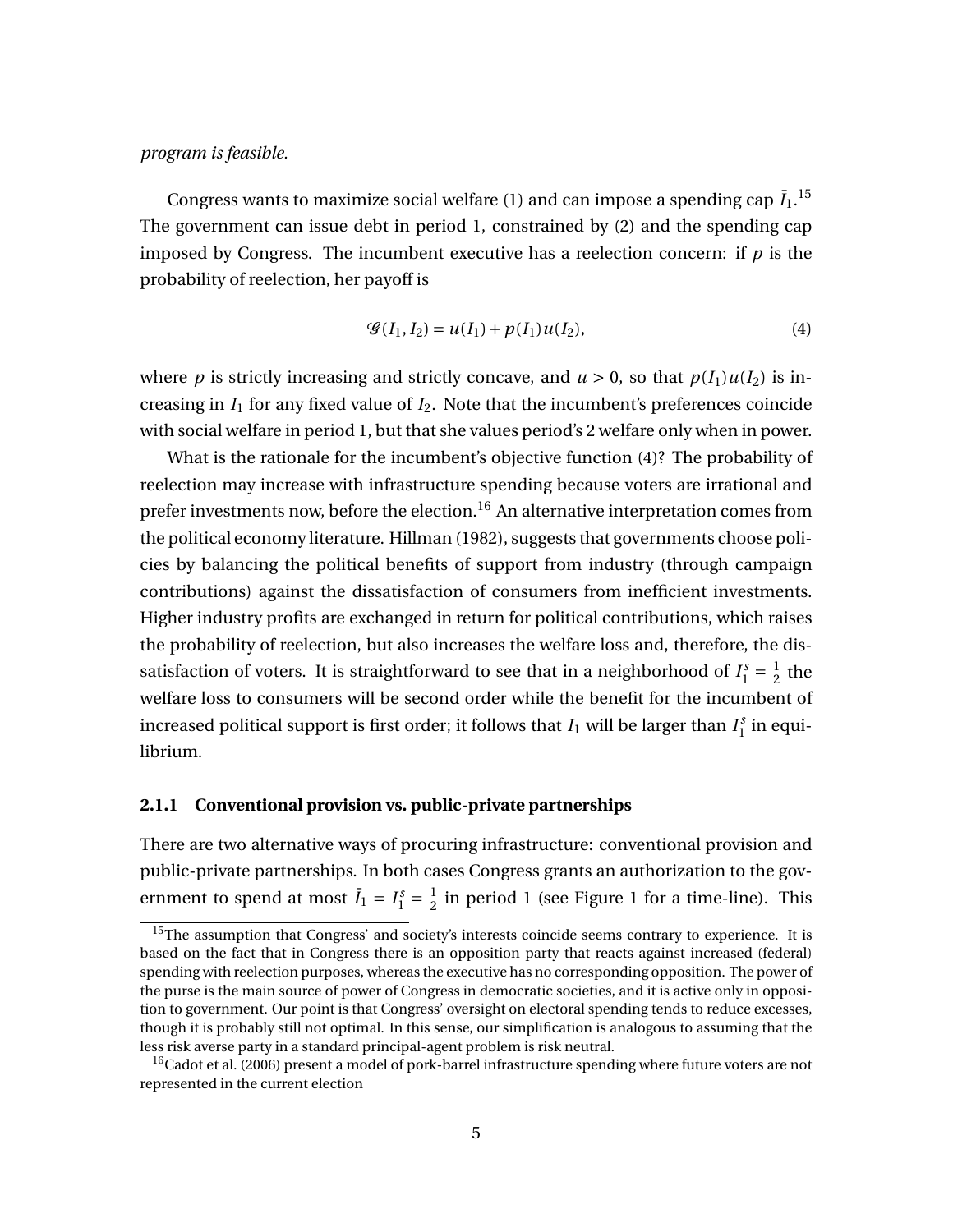constraint can be interpreted in two ways. In the first interpretation, the services of infrastructure provided in period 1 cannot exceed  $I_1 = \frac{1}{2}$  $\frac{1}{2}$ , this is the "services limit" interpretation. In the second interpretation, actual expenditures on infrastructure in period 1 cannot exceed  $\frac{1}{2}$ , this is the "expenditure limit" interpretation. Both interpretations are not equivalent when the infrastructure contracted in period 1 is partly paid for in period 2, as will be the case under PPPs. Nevertheless the insight and result we derive below hold, with minor modifications, for both cases.

The specifics of expenditure oversight vary from country to country. In some countries infrastructure projects must pass a social cost-benefit evaluation. In other countries, PPP projects must pass a value-for-money test which compares costs with conventional provision.<sup>17</sup> In these cases the "services limit" interpretation for the spending cap is appropriate. Yet in other countries the public works authority faces spending limits imposed and enforced by the finance authority and the "expenditure limit" interpretation applies.

Following Maskin and Tirole (2008) we assume that PPPs make hidden intertemporal transfers possible. That is, because PPPs bundle finance with construction and operation, the government can make a credible promise to repay in the future for infrastructure that firms build in the present. Furthermore, these promises do not enter budgetary discussion until the period they are disbursed. By contrast, there is no mechanism available to backload payments under conventional provision.

Governments can backload payments under PPPs in a variety of ways other than the one considered in our model. For example, the government can extend the duration of the concession contract, raise future user fees, offer additional revenue guarantees, promise for increases in future subsidies, or lower the quality standards the firm must comply with. In all these cases the incumbent is transferring resources, mainly from future administrations and users, to the firm, circumventing budgetary control.

**Conventional provision** As mentioned above, Congress grants an authorization to the government to spend at most  $I_1^s = \frac{1}{2}$  $\frac{1}{2}$ . Under conventional provision, the government then procures  $I_1 = \frac{1}{2}$  $\frac{1}{2}$  in a competitive auction and the construction company builds the project. At the end of period 1 the government collects taxes  $T_1$ , issues debt  $D=\frac{1}{2}$  $\frac{1}{2} - T_1$ , and repays the construction company (see the left panel in Figure 1 for the time-line).<sup>18</sup> Note that in period 1, net borrowing  $D$  equals  $\frac{1}{2} - T_1$ . Hence, under existing budgetary

 $17$ There is anecdotal evidence that PPP units understate costs to meet the test.

 $18$ In practice, construction companies finance their operation mainly with short-term bank loans, which they must repay when the works are completed.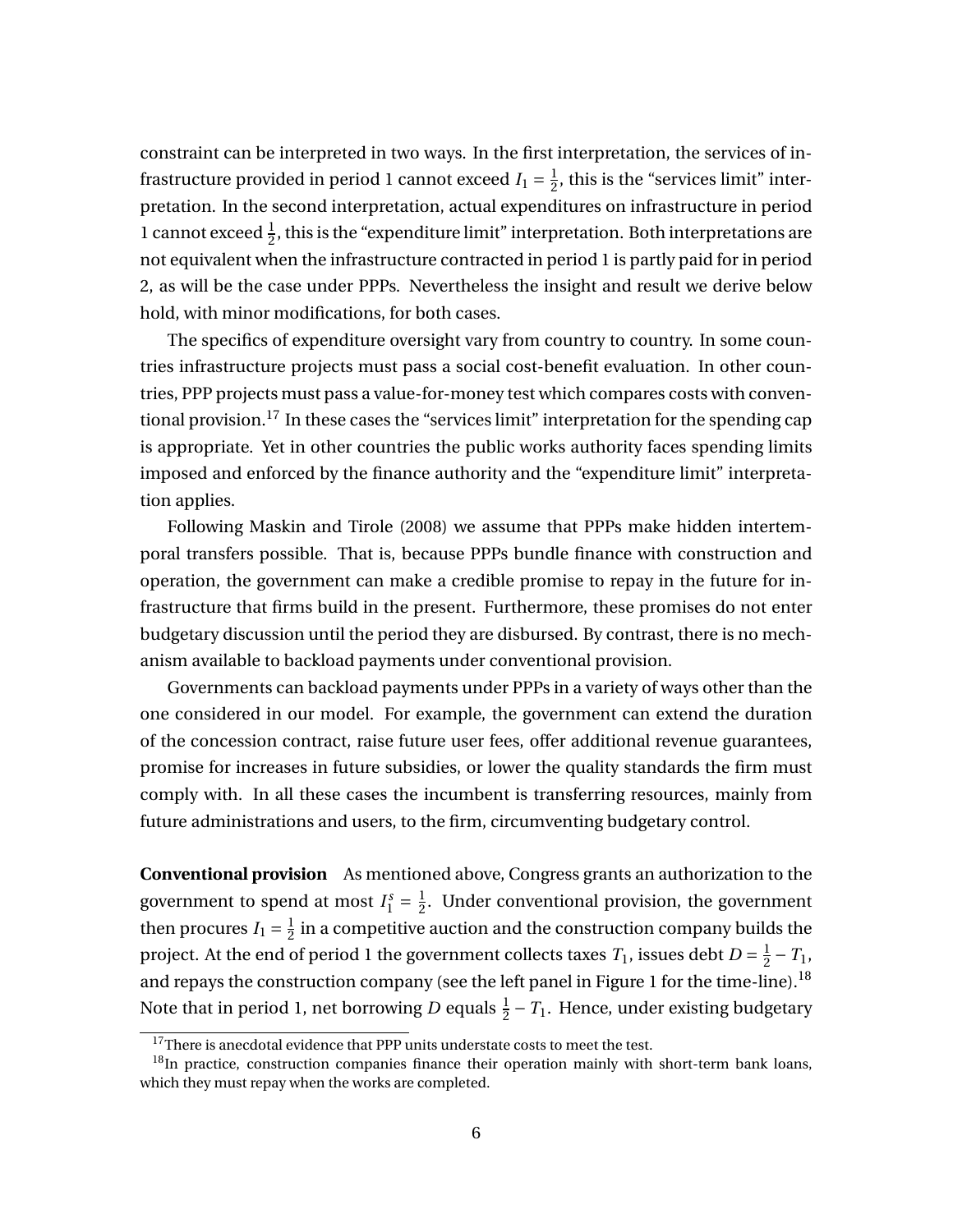practices Congress can also impose an effective limit by capping net borrowing at  $\frac{1}{2} - T_1$ .

Because (3) must hold, *I*<sub>2</sub> = 1 – *I*<sub>1</sub>. Thus, in period 2 the government procures *I*<sub>2</sub> =  $\frac{1}{2}$  $\frac{1}{2}$ , collects taxes *T*2, pays the construction company and repays debt *D*. Then the game ends.

**Public-private partnerships** Under this contractual relationship, the infrastructure is financed, built and operated by a private firm. Congress imposes the same spending cap as in the case of conventional provision,  $\bar{I}_1 = I_1^s = \frac{1}{2}$  $\frac{1}{2}$ , and the government allocates the PPP in a competitive auction where firms bid for the total payment *B* they demand in order to finance, build and operate the infrastructure  $\bar{I}_1$ . The lowest bidder becomes the concessionaire, with a contract  $\{B;\frac{1}{2}\}$  $\frac{1}{2}$ }, which entitles him to receive *B* at the end of period 1. The expenditure limit interpretation for the spending cap implies that  $B \leq \frac{1}{2}$  $\frac{1}{2}$ .<sup>19</sup>

According to the time-line depicted in the right panel of Figure 1, after the PPP contract is signed, but before the infrastructure is built, the incumbent renegotiates and agrees on an amount  $\epsilon$  in additional works in exchange for  $R$  in additional payments to the concessionaire. Part of these payments are made in period 2. Hence, they sign the new contract  ${B + R; \frac{1}{2}}$  $\frac{1}{2} + \epsilon$  and the concessionaire builds  $\frac{1}{2} + \epsilon$  units of infrastructure in period 1, for a total payment of  $B + R$ .

Below, we determine the equilibrium values for *B*, *R* and  $\epsilon$ . Before doing so it is instructive to discuss how a renegotiation can be used to elude the spending cap imposed by Congress. The timing of payments is important. Denoting by  $P_1$  the amount promised to the firm in period 1 according to the renegotiated contract, as long as  $B \leq$  $P_1 \leq \frac{1}{2}$  $\frac{1}{2}$ , the spending cap is met and the government's net borrowing appears to be

$$
D=P_1-T_1.
$$

Nevertheless, in addition to *D* the government assumes a contractual commitment to pay (*B* +*R*)−*P*<sup>1</sup> in period 2. Hence, the government's true net borrowing in period 1 is

$$
[(B+R)-P_1]+D=(B+R)-T_1.
$$

In period 2 the contractual obligation appears in the budget and is binding. Hence, the amount that can be allocated to construction is  $I_2 = 1 - (B + R)$ . At the end of the period,

<sup>&</sup>lt;sup>19</sup>The initial contract auctioned by the government could be for more than  $\frac{1}{2}$ , since firms may bid less than their cost in the expectation of the profits they will make after the renegotiation. We consider this possibility later in this section.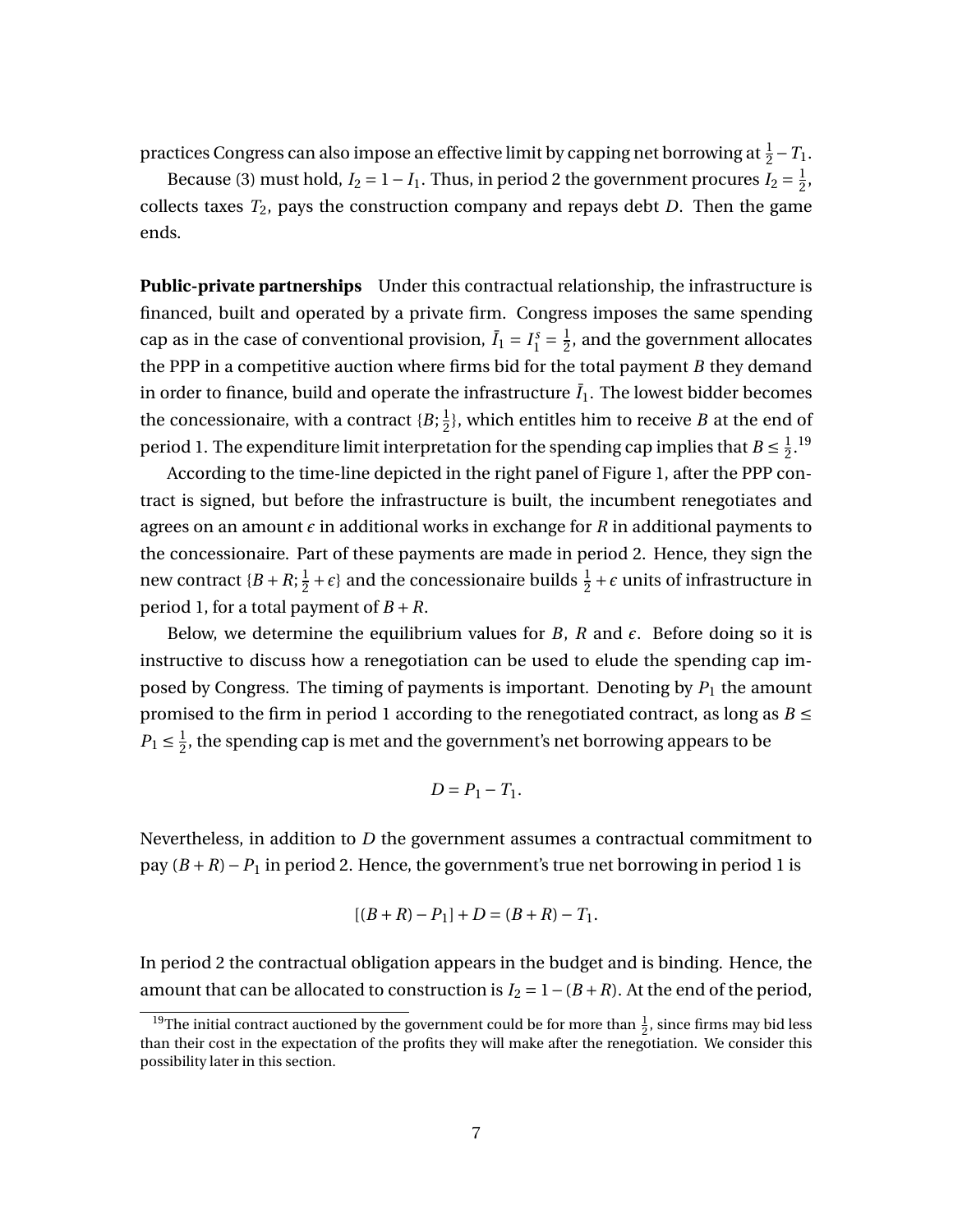the government collects taxes of  $T_2$ , pays  $1-(B+R)$  to the construction company for the second period construction, pays  $(B + R) - P_1$  to the concessionaire, and repays debt *D*.

It might appear that direct congressional oversight of PPPs can substitute for budgetary accounting, but this does not occur. PPP contracts tend to be renegotiated by the individual agencies that signed them, as they have the expertise to evaluate the costs and benefits of the modifications. The new obligations are normally ignored by the budget office because they are registered in complex bilateral contracts that are signed when the renegotiation occurs. Even when the budget office has oversight over the negotiation process, Congress may still be ill informed about the obligations. For example, referring to a related issue, Hemming et al. (2005) point out that in many countries it is very difficult to obtain information about minimum income guarantees provided in PPP contracts, which tend to be granted by individual ministries, and not by the government budget office.

### **2.2 Soft budgets, renegotiations and PPPs**

We now show that an incumbent can exploit PPPs to anticipate spending. First we show that an unconstrained incumbent would like to spend more than what Congress allows under conventional provision. Next we show that the incumbent can use renegotiations to attain her optimum.

#### **2.2.1 Two benchmarks**

**The unconstrained government** Assume a government constrained only by (3). Then the incumbent sets  $I_1$  to satisfy the necessary FOC

$$
\frac{d\mathcal{G}(I_1, 1 - I_1)}{dI_1} = u'(I_1^*) - p(I_1^*)u'(1 - I_1^*) + p'(I_1^*)u(1 - I_1^*) = 0,\tag{5}
$$

with SOC

$$
\frac{d^2\mathcal{G}}{dI_1^2} = u''(I_1^*) + p(I_1^*)u''(1 - I_1^*) - 2p'(I_1^*)u'(1 - I_1^*) + p''(I_1^*)u(1 - I_1^*) < 0,
$$

since *u* and *p* are concave and increasing, and  $u > 0$ .

We now show that  $I_1^* > \frac{1}{2}$  $\frac{1}{2}$ . To begin, assume that  $p' = p'' = 0$ , that is, there is a fixed probability of reelection  $p \in [0,1]$ . Denote the corresponding optimal investment in in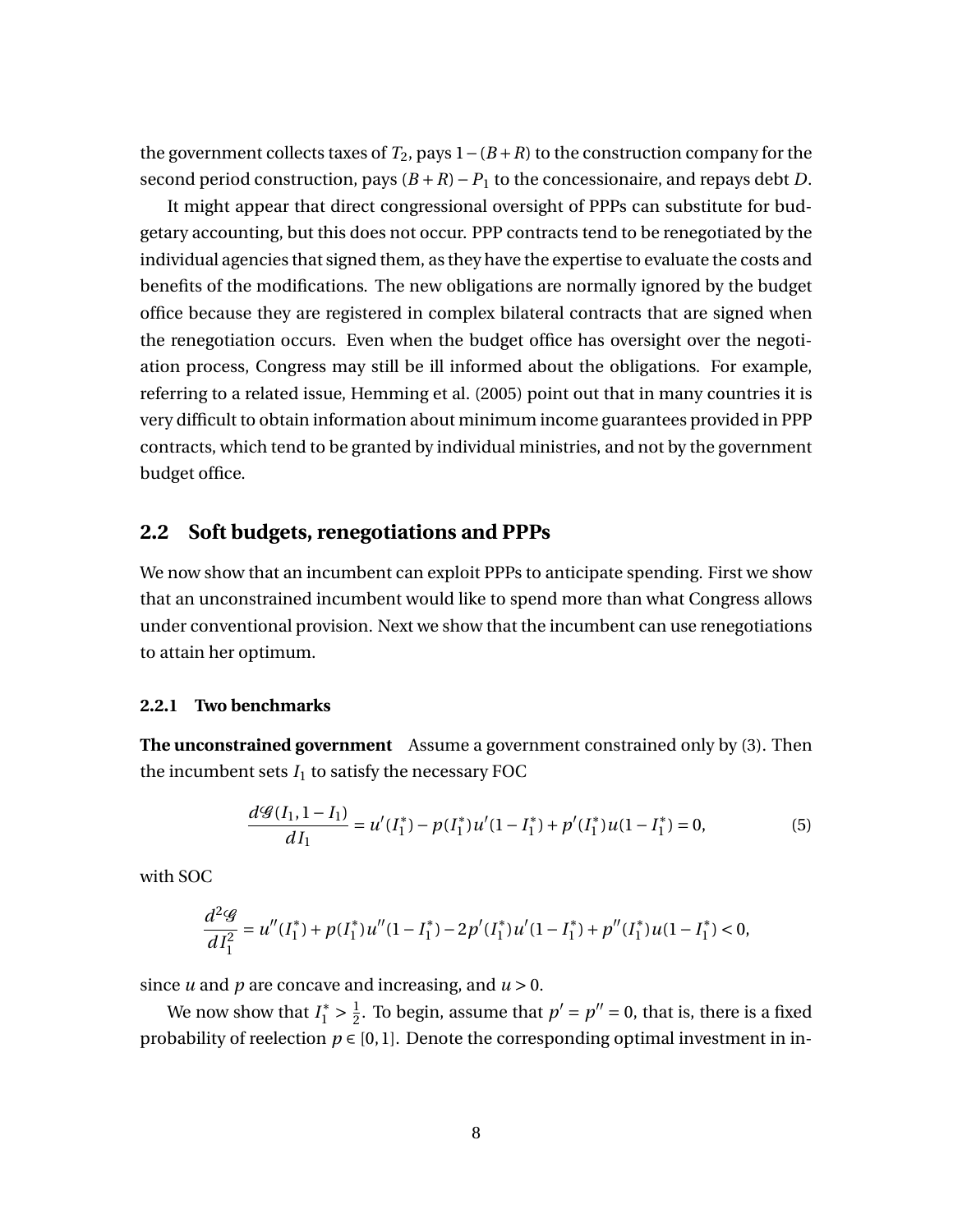frastructure during period 1 by  $I_1^p$  $\int_{1}^{\nu}$ . The FOC simplifies to

$$
u'(I_1^p) - pu'(1 - I_1^p) = 0.
$$

Result 1 corresponds to the case where  $p = 1$ . Implicit differentiation of the FOC shows that

$$
\frac{dI_1^p}{dp} = \frac{u'(1 - I_1^p)}{u''(I_1^p) + pu''(1 - I_1^p)} < 0.
$$

Hence,  $I_1^p > I_1^s = \frac{1}{2}$  $\frac{1}{2}$  for  $p < 1$ . This result is well known (see Alesina and Tabellini [1990]): the incumbent tends to anticipate spending because future infrastructure spending is discounted by more than the social discount factor.

We return to the first order condition (5) with  $p$  a function of  $I$ . We define  $p^{\text{eq}}$  as the fixed probability such that the incumbent would optimally choose to spend *I* ∗  $j<sub>1</sub>$ , that is

$$
u'(I_1^*) \equiv p^{\text{eq}} u'(1 - I_1^*).
$$

Now from the FOC (5) we have

$$
u'(I_1^*) = p(I_1^*)u'(1 - I_1^*) - p'(I_1^*)u(1 - I_1^*).
$$

It follows that

$$
p^{\text{eq}} = p(I_1^*) - p'(I_1^*) \frac{u(1 - I_1^*)}{u'(1 - I_1^*)}.
$$

Hence  $p^{eq} < p(I_1^*)$ <sup>\*</sup><sub>1</sub> and  $I_1^* > I_1^{p^*} > I_1^s$ <sup>s</sup><sub>1</sub>, where  $I_1^{p^*}$  $\int_{1}^{\rho}$  denotes optimal government expenditure for a government with constant  $p$  equal to  $p(I_1^*)$  $I_1^*$ ) and we recall that  $I_1^s = \frac{1}{2}$  $\frac{1}{2}$  denotes socially optimal government expenditure.

Thus, there are two reasons why the current government wants to anticipate spending. First, the coalition may not be in office in the future:  $p < 1$  acts as a discount rate that discounts future utility more than is socially desirable. Second, more spending today increases the probability of reelection. Hence, the government's expenditure not only depends on its probability of being re-elected, *p*(*I* ∗  $_1^*$ ), but also on how responsive this probability is to changes in expenditures. A more responsive probability leads to higher expenditures, even when the actual probability of being re-elected remains unchanged.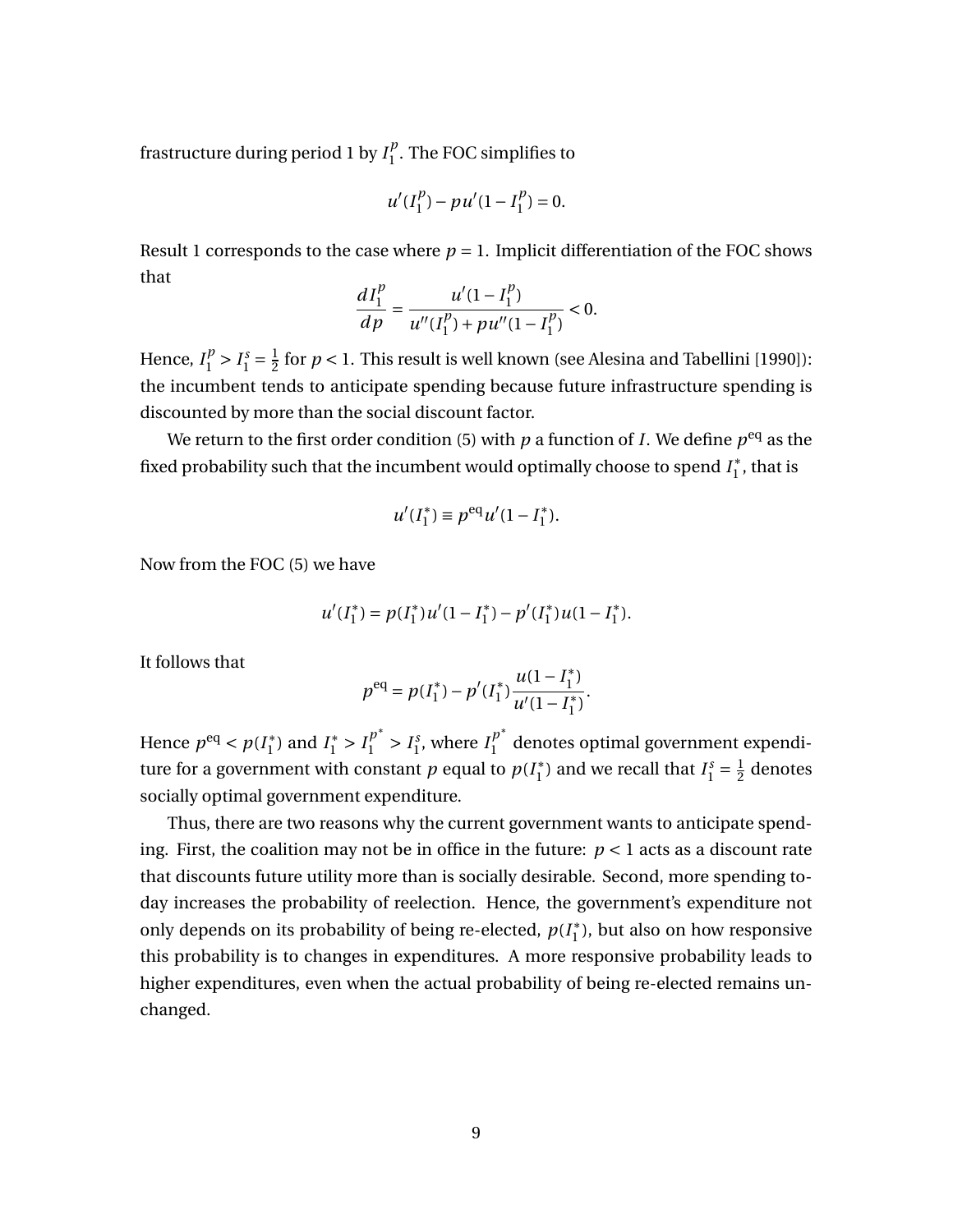**Conventional provision** Result 1 implies that socially optimal expenditure in period 1 equals  $\frac{1}{2}$ . Under conventional provision Congress implements the optimal sequence of investments by setting a spending limit  $\bar{I}_1 = I_1^s = \frac{1}{2}$  $\frac{1}{2}$ . Since *I*<sup>\*</sup><sub>1</sub> > *I*<sub>1</sub>, this spending limit is binding.

#### **2.2.2 Implementing the incumbent's optimum with a renegotiation**

Assume that Congress sets a spending cap  $\bar{I}_1 = \frac{1}{2}$  $\frac{1}{2}$  and that the incumbent auctions a PPP contract for  $I_1 = \frac{1}{2}$  $\frac{1}{2}$ . We now show that by renegotiating the PPP contract the government can anticipate spending and implement her optimum, *I* ∗  $_1^*$ .

As noted before, if the incumbent and the concessionaire agree to  $\epsilon$  in additional works against *R* in additional revenues, the concessionaire receives  $B + R$  and spends 1  $\frac{1}{2} + \epsilon$ . The incumbent, in turn, is left with  $1 - (B + R)$  to spend in period 2. Hence after renegotiation her utility increases to

$$
u(\frac{1}{2}+\epsilon) + p(\frac{1}{2}+\epsilon)u(1-B-R).
$$
 (6)

Now note that the concessionaire receives a rent  $\mathcal{R}$  ≡ *R* −  $\epsilon$  when renegotiating. Rational expectations on the part of potential concessionaires implies that this rent will affect bids in the auction for the PPP contract—i.e. it will stimulate lowballing. Denoting the amount that is lowballed by  $\phi \equiv I_1 - B = \frac{1}{2}$  $\frac{1}{2}$  – *B* we have that competition in the auction implies that the firm's total profit will equal zero. That is, competition eliminates rents and, therefore, the concessionaire's lowballing equals her expected gain in the renegotiation.

**Result 2**  $B + R = I_1 + \epsilon = \frac{1}{2}$  $\frac{1}{2} + \epsilon$  and  $\phi = \mathcal{R}$ .

Below, we show that the firm will renegotiate in order to circumvent the spending limit imposed by Congress, and in this way achieve its optimum. The main idea is as follows. The firm lowballs during the auction, in the expectation of recovering the deficit during the renegotiation stage. If the firm lowballs by too much, the maximum rent it can obtain in the renegotiation stage is insufficient for it to break even. By contrast, if the firm lowballs by too little, the government is willing to pay a large premium (larger than the amount lowballed) in order to have additional infrastructure. In turn, this excess in renegotiation rents attract more aggressive bids on the auction. In equilibrium, the firm lowballs in the auction by the exact amount it will obtain in renegotiation rents.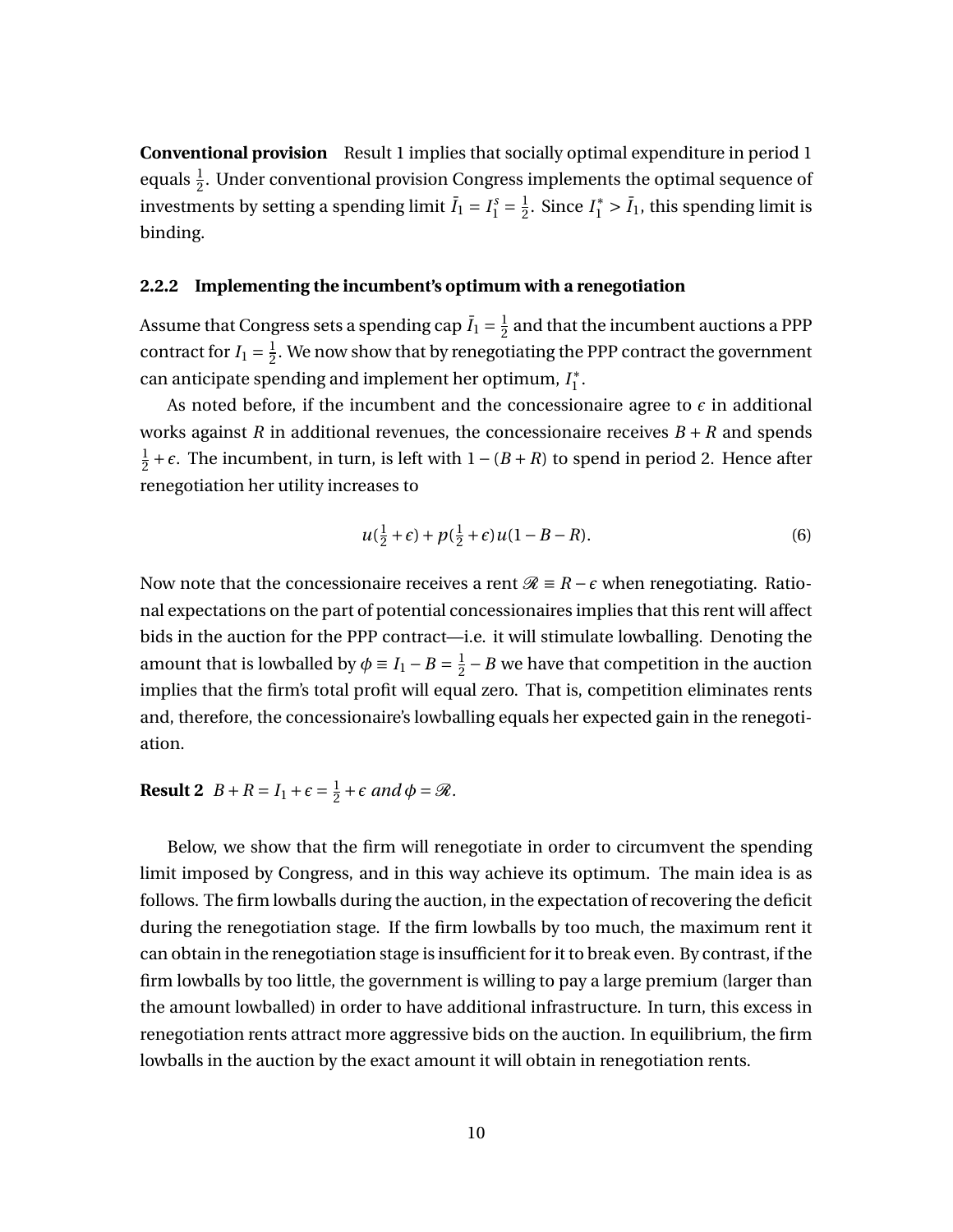The interesting question is what enables the government to attain its bliss point. This is due to two facts: competition in the initial stage eliminates ex post rents, plus the assumption that bargaining is efficient. This last condition implies that, thanks to the renegotiation, the government's desired first period investment *I* ∗  $j_1^*$  is part of the bargaining frontier, and since the firm gets nothing overall, the government can achieve its desired first period investment.

To provide formal derivations, it is instructive to consider first the cases where one of the parties has all the bargaining power.

### **The firm has all the bargaining power**

In this case, the firm maximizes its profits subject to maintaining the utility of the government at the level it would obtain if no renegotiation takes place. It therefore solves:

$$
\max_{\epsilon,R} \quad R-\epsilon \tag{7}
$$

s.t. 
$$
u(\frac{1}{2} + \epsilon) + p(\frac{1}{2} + \epsilon)u(\frac{1}{2} + \phi - R) = u(\frac{1}{2}) + p(\frac{1}{2})u(\frac{1}{2} + \phi).
$$
 (8)

Note that the renegotiation allows the incumbent to achieve a debt-like intertemporal transfer. Current infrastructure spending rises by  $\epsilon$ , at the cost of  $R$ .

The first order conditions for the problem stated above and some straightforward algebra lead to the following condition for the additional infrastructure contracted during the renegotiation stage,  $\epsilon^*$ :

$$
u'(\frac{1}{2} + \epsilon^*) + p'(\frac{1}{2} + \epsilon^*)u(\frac{1}{2} + \phi - R) - p(\frac{1}{2} + \epsilon^*)u'(\frac{1}{2} + \phi - R) = 0.
$$

Rational lowballing on the part of the firm (Result 2) implies that  $R = \phi + \epsilon^*$ , so that

$$
u'(\frac{1}{2} + \epsilon^*) + p'(\frac{1}{2} + \epsilon^*)u(\frac{1}{2} - \epsilon^*) - p(\frac{1}{2} + \epsilon^*)u'(\frac{1}{2} - \epsilon^*) = 0.
$$

This condition is equivalent to condition (5) that determines the government's optimal investment schedule. Therefore the government will contract for additional works to the amount  $\epsilon^* = I_1^* - \frac{1}{2}$  $\frac{1}{2}$  during the renegotiation. We also have that the equilibrium amount of lowballing during the auction for  $I_1$ ,  $\phi^*$ , satisfies:

$$
u(I_1^*)+p(I_1^*)u(1-I_1^*)=u(\tfrac{1}{2})+p(\tfrac{1}{2})u(\tfrac{1}{2}+\phi^*).
$$

The firm lowballs by  $\phi^*$  during the auction for  $I_1 = \frac{1}{2}$  $\frac{1}{2}$ , anticipating that it will make ex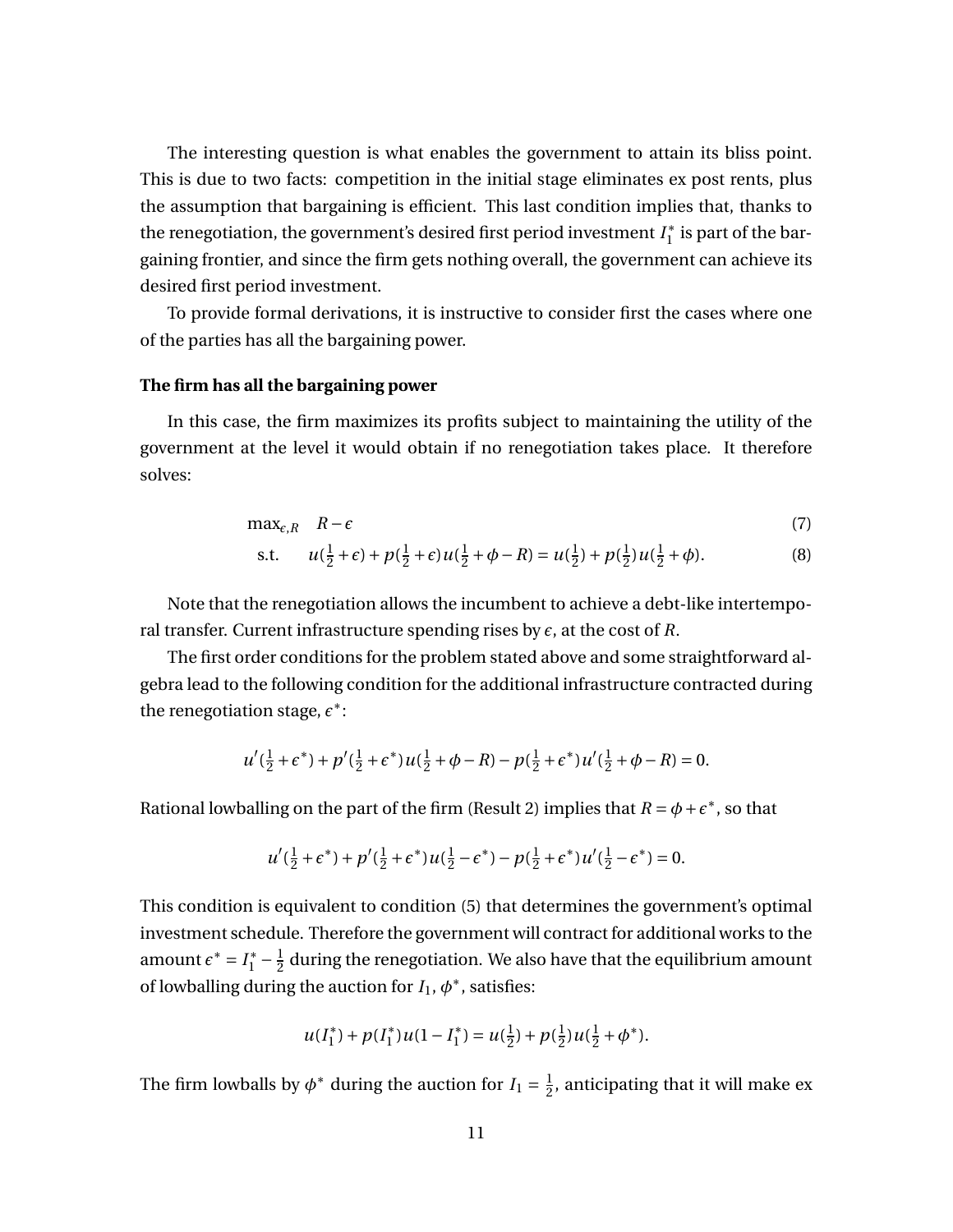post rents equal to  $\phi^*$  when it renegotiates the contract.

#### **The government has all the bargaining power**

In this case the government pays the firm at cost (i.e., without any rents) for any additional infrastructure contracted during the renegotiation, and therefore chooses  $\epsilon$  to maximize:

$$
u(\tfrac{1}{2}+\epsilon)+p(\tfrac{1}{2}+\epsilon)u(\tfrac{1}{2}+\phi-\epsilon),
$$

where  $\phi = \frac{1}{2}$  $\frac{1}{2}$  – *B* denotes the amount lowballed during the auction.

The optimal level of infrastructure contracted during renegotiation,  $\epsilon^*$ , then satisfies

$$
u'(\frac{1}{2} + \epsilon^*) + p'(\frac{1}{2} + \epsilon^*)u(\frac{1}{2} + \phi - \epsilon^*) - p(\frac{1}{2} + \epsilon^*)u'(\frac{1}{2} + \epsilon^*) = 0.
$$
 (9)

From the zero profit condition (Result 2) we have that  $\phi = 0$  in (9). Comparing with (5) then shows that the government contracts  $\epsilon^* = I_1^* - \frac{1}{2}$  $\frac{1}{2}$  during the renegotiation, thereby implementing its optimum.

The intuition is the following: when making its bid to build  $I_1 = \frac{1}{2}$  $\frac{1}{2}$ , the firm is aware that it will have no bargaining power when renegotiating the contract, and therefore will not obtain rents that could allow it to recover from any lowballing. For this reason, it does not lowball and bids  $B = \frac{1}{2}$  $\frac{1}{2}$ . It follows that  $\phi = 0$ .

### **General case**

When considering the general case, where both the government and the firm have bargaining power during the renegotiation, the intuition is similar to what we discussed in the case where the firm has all the bargaining power. The firm lowballs in the expectation of recovering the first period deficit with the renegotiation rents. The proof of the result is complicated by the fact that the firm and government measure their utility in different units, and we present it in the appendix. Here we state the result.

**Result 3** Assuming a competitive auction for  $I_1 = \frac{1}{2}$  $\frac{1}{2}$  and efficient bargaining during the *renegotiation that follows, in equilibrium the incumbent uses the renegotiation to implement her optimum, regardless of the distribution of bargaining power. The firm lowballs in the initial auction by φ* ∗ *that solves*

$$
u(I_1^*) + p(I_1^*)u(1 - I_1^*) = p(\frac{1}{2}) + p(\frac{1}{2})u(\frac{1}{2} + \frac{\phi^*}{\alpha}),
$$
\n(10)

*where α* ∈ [0, 1] *denotes the firm's share of surplus. It follows that φ* ∗ *is increasing in α with φ* ∗ (0) = 0*. As long as the firm has some bargaining power (α* > 0*), additional spending*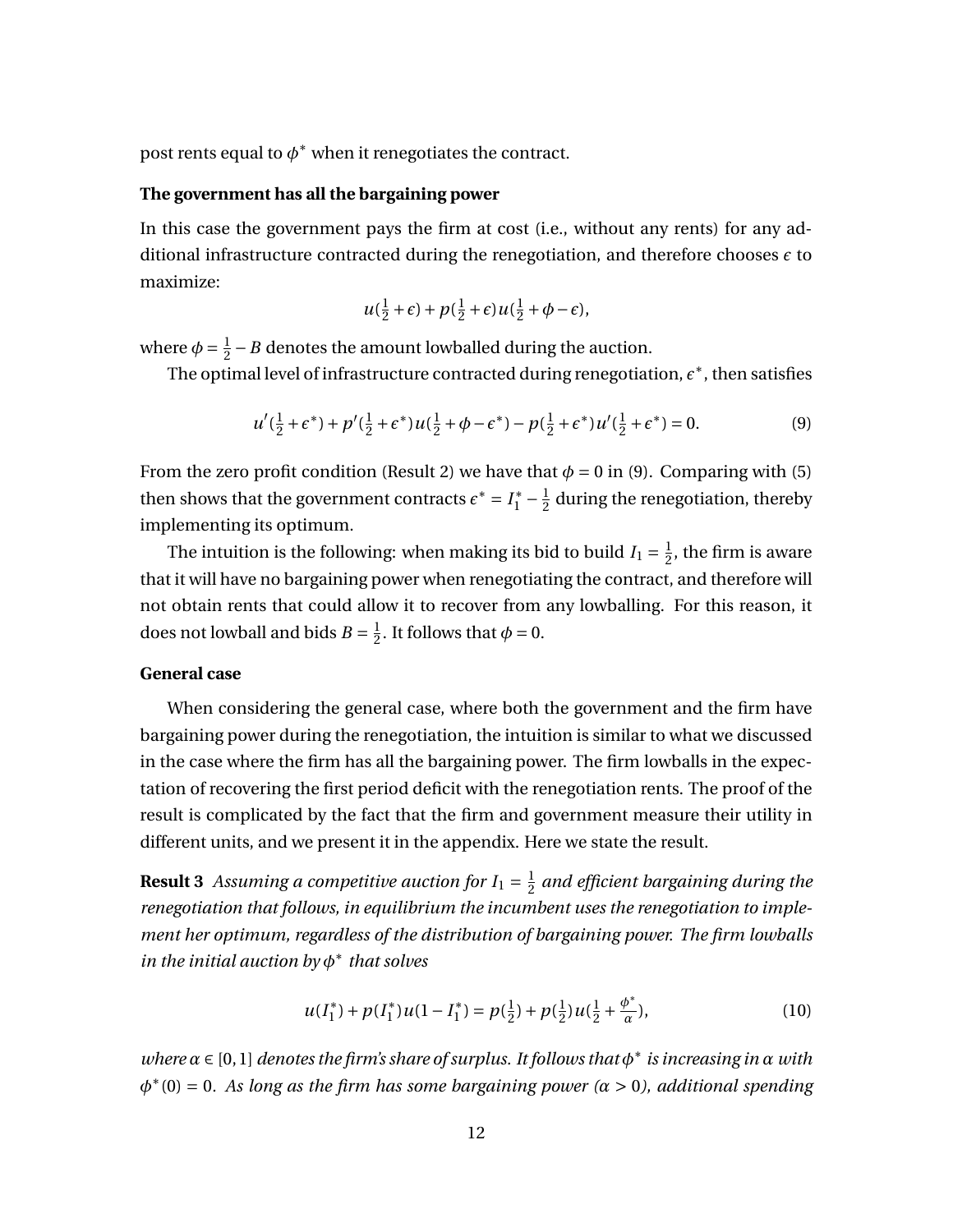*contracted during the renegotiation is used both to pay for the new infrastructure and to compensate lowballing in the auction.*

**Proof** See the Appendix.

Note that the split of the ex post surplus, and therefore, the ex post rent made by the concessionaire depends on his bargaining power, *α*. Nevertheless, our assumption of ex ante competition in the auction implies that the concessionaire will not make rents overall, as any ex post rent is a remuneration for ex ante lowballing. This has an interesting implication: suppose Congress makes it a law that additional works must be awarded after a competitive auction that forces a competitive price  $\epsilon^*$  for these additional works. This procedure does not prevent spending anticipation: its only effect is to prevent lowballing in the initial auction. By imposing no rents during the renegotiation, Congress shifts all bargaining power to the government during the renegotiation. Nevertheless, as shown above, the government can attain its optimum nonetheless, since the additional expenditure on infrastructure is paid for in period 2 and therefore is not subject to the spending constraint imposed by Congress in period 1.

Second, note that with PPP contracts the initial bid for the project is  $B = \frac{1}{2}$  $\frac{1}{2} - \phi^*$ , at a net loss of  $\phi^*$  for the firm, while the amount paid by the government in the renegotiation equals  $\phi^* + \epsilon^*$ , for infrastructure that is worth  $\epsilon^*$ . Thus, if  $\alpha > 0$ , the results of the renegotiation includes additional compensation for the works originally contracted as well as for additional works not contemplated in the original contract. In other words, "cost overruns," which are often cited in practice as the reason for renegotiating, are brought about endogenously, by initial lowballing.

Third, lowballing implies  $B < \frac{1}{2}$  whenever  $\alpha > 0$ . Hence, the government is left with a first period surplus that can be used to pay for the results of renegotiation. Thus, some of the additional compensation of the concessionaire is paid from the current budget.

Fourth, observe that renegotiations are an effective means of anticipating spending only if a significant part of the amounts renegotiated are not paid by the current administration. This is the main prediction of the model.<sup>20</sup> The future administration has 1  $\frac{1}{2} - \epsilon^*$  to spend in period 2 instead of the social optimal  $\frac{1}{2}$ .

We note that we assumed the infrastructure auctioned initially equals the spending limit imposed by Congress:  $I_1 = \frac{1}{2}$  $\frac{1}{2}$ . This is one of many auctions that lead, after renegoti-

13

П

 $^{20}\rm{Observe}$  the difference between this prediction and having additional spending by emitting bonds or borrowing in the market: in the case of PPPs, the lender is the firm and there is no clear supervision of the additional spending.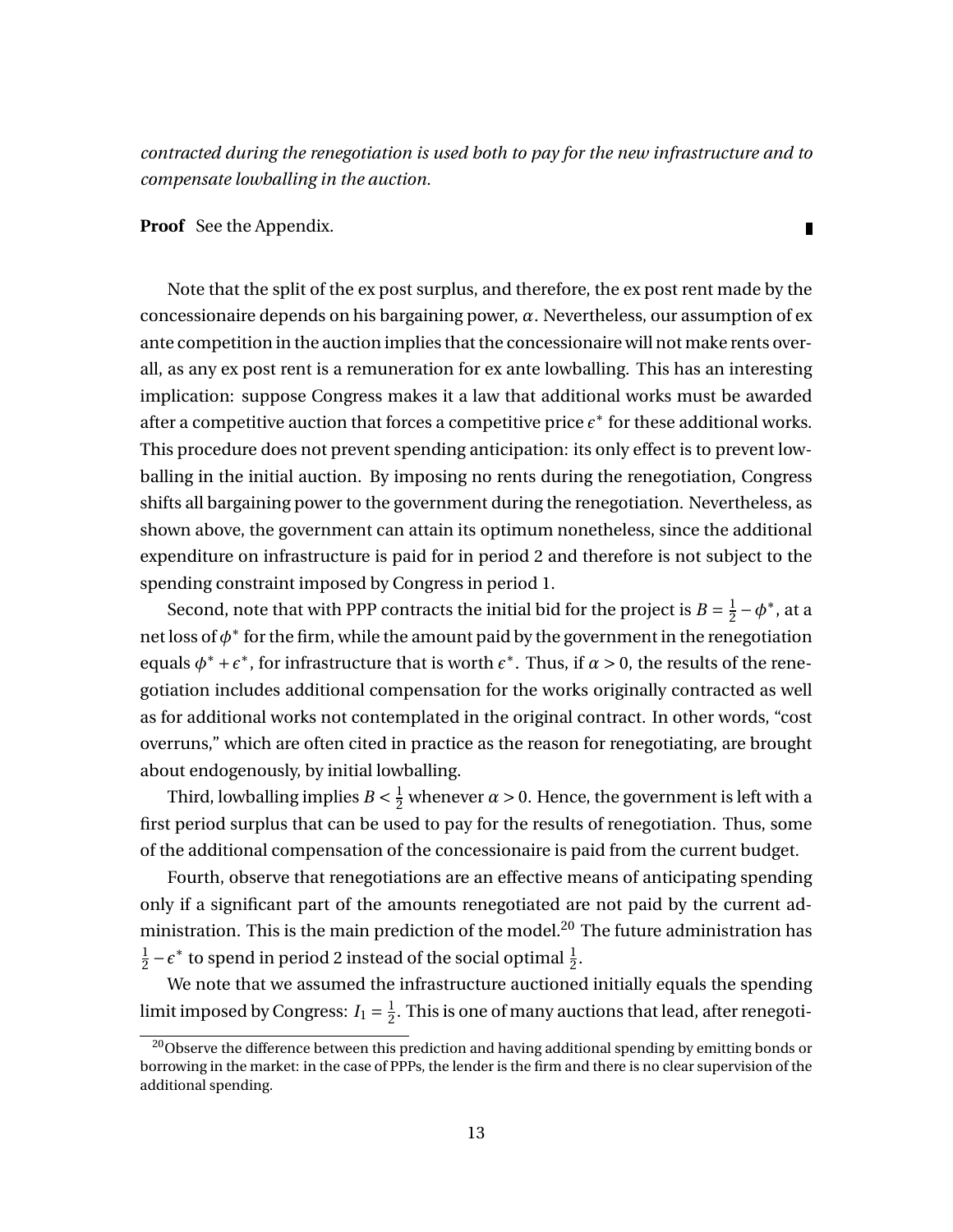ation, to the incumbent's optimal infrastructure level *I* ∗  $_1^*$ . For example, when the spending cap is interpreted as a limit on expenditures, it is feasible to have  $I_1 > \frac{1}{2}$  $\frac{1}{2}$ , coupled to a winning bid *B* that does not exceed the spending cap  $\frac{1}{2}$ .<sup>21</sup>

#### **2.2.3 A suggested solution**

Spending anticipation is not inherent to PPPs. Indeed, conventional provision and PPPs share the same information structure, and have insignificant differences as far as delegation is concerned—both delegate infrastructure procurement in a government agency which reports directly to the executive, rather than to an independent supervisory body. The difference is due to defective accounting standards, which interact with two specific aspects of PPPs.

The first characteristic is that PPPs bundle finance, construction and operation into one contract, which allows the incumbent to renegotiate all dimensions of the contract with the concessionaire simultaneously. The second characteristic is that PPP laws and regulations impose constraints mainly (in many countries only) on the original PPP contract. As we already mentioned, some countries may require that PPPs pass a social cost-benefit analysis; others require PPPs to pass a value-for-money test. The constraint limits the spending by the government (i.e., it sets  $I_1$  to the optimal social value  $I_1^{\rm s}$  $_1^{\mathcal{S}}$ ) and implies that the incumbent must renegotiate the original contract in order to increase spending to  $I_1^* > I_1^s$  $\frac{s}{1}$ .

Nevertheless, this problem has a straightforward solution that can be implemented within existing budgetary practices: the government should count any infrastructure procured via PPPs as current investment.

To see why this solves the problem, we return to our model. Under the proposed solution,  $B + R$  will be registered as government infrastructure spending in period 1, and the government's net borrowing will appear to be  $B + R - T_1$ . Thus a cap on total spending *B* + *R*, or on net borrowing equal to  $I_1^s - T_1$  would lead to *B* + *R* ≤  $I_1^s$  $i<sub>1</sub><sup>s</sup>$ . In other words, the reformulated cap forces the government to cut other investments if it wishes to renegotiate. $22$ 

<sup>&</sup>lt;sup>21</sup> Result 3 applies to the case where  $I_1 < \frac{1}{2}$  as well. In this case, the firm lowballs by including additional works (above  $\frac{1}{2}$ ) initially, but charges less than  $\frac{1}{2}$  for it. Defining  $\phi^*(I_1)$  in a manner analogous to what we did for  $I_1 = \frac{1}{2}$ , we have that as long as  $I_1 - \phi^*(I_1) \le \frac{1}{2}$  the spending limit for period 1 won't be exceeded and the renegotiation achieves the incumbent's optimum. The resulting function  $\phi^*(I_1)$  is decreasing in *I*1. Thus, independent of how we interpret the spending cap imposed by Congress, the incumbent uses renegotiations to circumvent the spending caps and achieve her optimum.

 $^{22}$ Engel et al. (2007) study the public finance of PPPs in a model where incentives play no role, and show that optimal budgetary accounting of PPPs requires that they appear as a deficit item upfront, indepen-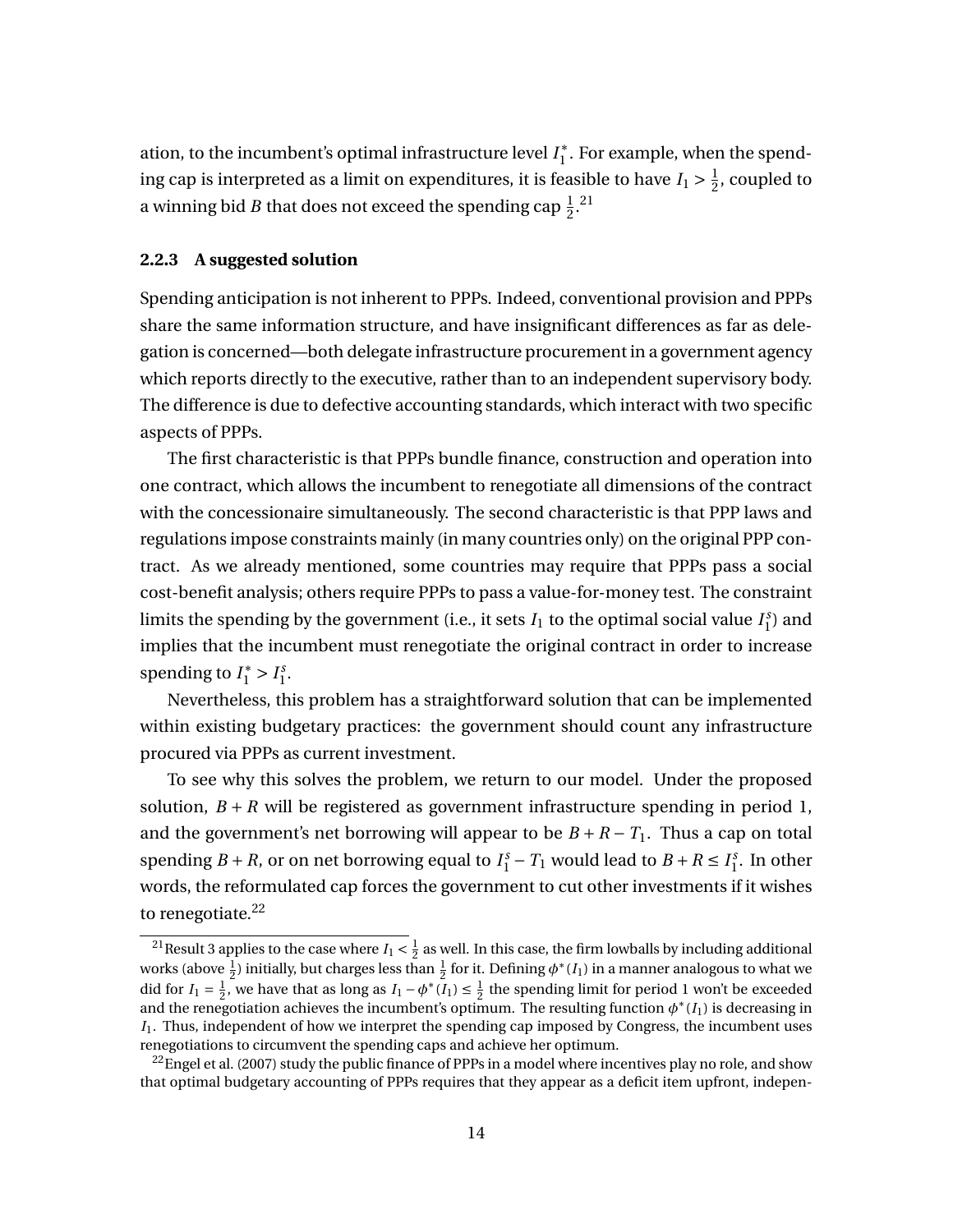Including privately-financed assets in the public sector's balance sheet has been already proposed by Donaghue (2002, p. 9). Donaghue shows, however, that the conventional approach has been to classify assets as owned by the concessionaire during the term of the concession. One exception is the auditor-general of New South Wales in Australia, who determined that the asset and liabilities of privately financed bulk-water treatment plants belonged to the public sector's balance sheet.<sup>23</sup>

### **2.3 Accounting of PPPs by government entities**

According to Hemming et al. (2005), there is a hierarchy of government accounting standards. At the highest level there is the International Public Sector Accounting Standard (IPSAS). When there is no rule in the IPSAS covering an issue, government entities should comply with the International Financing Reporting Standards (IFRS) under the interpretation of the International Accounting Standards (IAS). The big issue concerning PPPs is how to incorporate them into the government accounts. Eurostat (2004) has made recommendations based on who bears the construction, availability and demand risks. If the private partner bears at least two of these three sources of risk, including among them the construction risk, Eurostat recommends that assets built by PPPs be classified as nongovernmental and therefore recorded off the balance sheet. This does not account for the fact that PPP contracts are assumed to assign risks to the party that can best manage them.

#### **2.3.1 Revenue guarantees**

Many PPP contracts include minimum revenue guarantees, i.e., a promise that the government will pay the difference between the user fee revenue generated by the project and a predetermined revenue flow. Accounting for revenue guarantees has proven difficult, and while there is a literature on the topic, there is no consensus on how to incorporate them into the public accounts.<sup>24</sup> Here we argue that guarantees can also be used to elude spending limits.

In Engel et al. (2007) we show that revenue guarantees correspond to (contingent) subsidies for the concessionaires. In addition to these issues, in many countries guarantees are poorly documented, as we have already mentioned. Moreover, since guarantees depend on the state of demand for the project, there is no consensus on how to deal

dent of whether the source of payments is the public budget or revenues generated by the project.  $^{23}$ Harris (1998), cited in Irwin (2007, p. 113)

 $24$ See, for example, Hemming et al. (2005), Irwin (2007).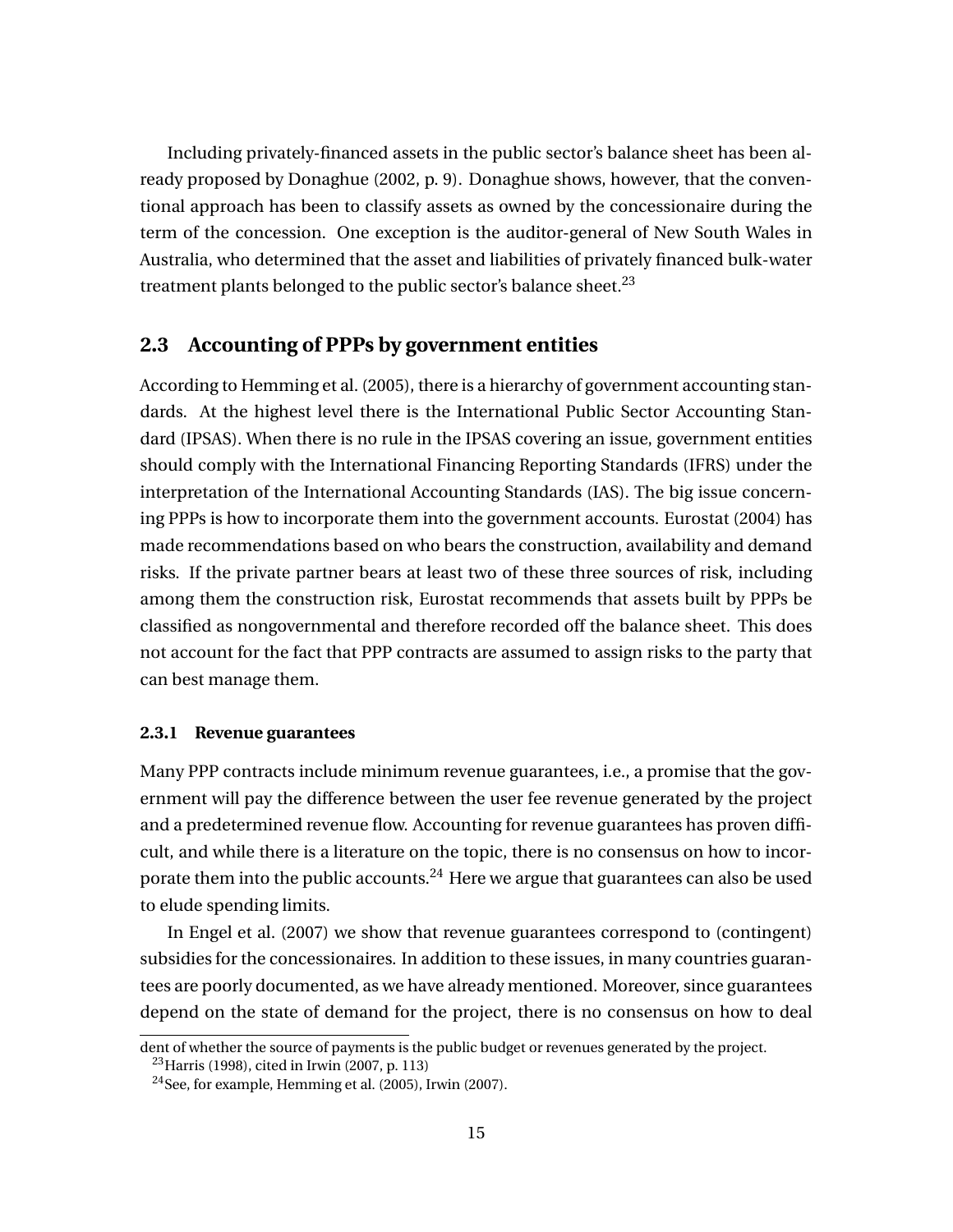with the associated risk. Most importantly, as Hemming (2005, p. 40) notes, under current accounting standards for government entities, many future obligations will remain hidden. For example, under cash accounting for government entities, guarantees are apparent only when they are paid, in which case they appear as current expenditure. And under accrual accounting for government entities, a guarantee is recorded as a liability only if the government considers that the probability of making a payment is higher than 0.5 and can make a reasonable estimate of the amount to be paid. In that case the liability is formally recognized by creating a provision, but this is a financial management decision that is not covered by the IMF's Government Finance Statistics Manual.<sup>25</sup> Therefore, unless the government makes a provision and sets funds aside, guarantees are recorded only when they are called.

#### **2.3.2 Guarantees and spending caps**

The previous analysis shows that a guarantee *G* is equivalent to additional revenue for the concessionaire, which, if callable in period 2, can be used to elude the spending cap in period 1. Two implications follow. First, in terms of anticipating spending, revenue guarantees and renegotiations are almost perfect substitutes. It follows that reducing the scope of renegotiation may induce the government to offer larger guarantees so as to continue spending more than the cap, and conversely, that better accounting for guarantees will stimulate renegotiation. Second, the solution to avoid that guarantees be used to overspend is the same as the solution to the renegotiation problem discussed above: force the government to include as current spending all expenditures, both current and future, associated with PPP investment. Thus, in general, for budgetary accounting purposes, infrastructure investment under PPPs should be treated in the same way as investments under the conventional approach.

## **3 Evidence from the Chilean PPP program**

### **3.1 Concession program**

As mentioned in the Introduction, the Chilean concession program is considered among a handful of well established PPP programs (Hemming, 2005). Detailed data on concession contracts are available on the webpage of the Ministry of Public Works (MOP by

<sup>25</sup>The *Government Finance Statistics Manual* (GFSM, see IMF, 2001) "integrates flows and stocks and shifts the emphasis toward accrual reporting and balance sheets", Hemming et al. (2005).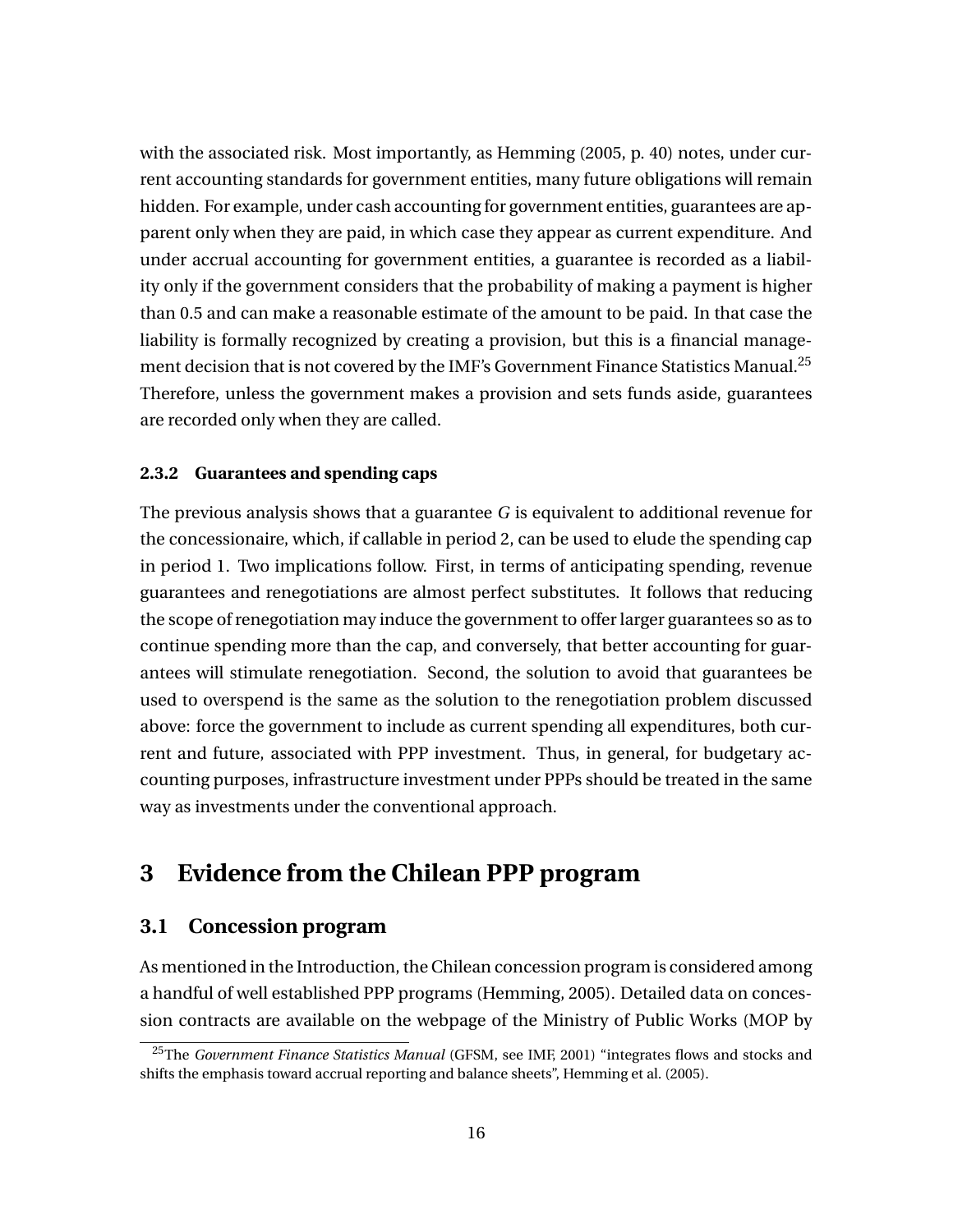its Spanish acronym) and the quality of fiscal accounting can be described at par with average OECD levels.

Chilean PPPs were launched in 1993 with the El Melón tunnel concession. As shown in Table 1, between 1993 and 2006, MOP awarded 50 PPPs: 26 roads, 10 airports, three jails, two water reservoirs, five public transportation infrastructure projects and four other miscellaneous projects. As shown in Table 2, however, roads are the main component of the PPP program, as they account for 89% of the \$11.3 billion invested (column 6).26,27

### **3.2 Renegotiations**

By 2007, there had been 148 renegotiations of PPP contracts, and therefore each concession had been renegotiated three times on average. Renegotiations led to an increase of \$2.8 billion, or nearly one-third, in total investment, from \$8.5 billion to \$11.3 billion. As can be seen from Figure 2, however, there is substantial variation among different types of infrastructure. On average, the largest increases correspond to urban highways and to jails, with average increments of more than 50%.

The following two examples illustrate how the government has used renegotiations to circumvent Congressional approval for increased expenditures.

**The rainwater collectors** In 2001 there was flooding in Santiago, which led to political pressures on the government to invest in main collectors that would drain the rain waters from flood-prone areas. Since the government was unwilling to obtain the necessary resources from the budget or through increased indebtedness, it decided to renegotiate the contracts of the urban highways scheduled for construction so that they would build the drains. The sums involved were hundreds of millions of dollars and required changes to the contracts of three urban concessions during the construction phase. The initial payments for the additional works were scheduled to begin several years in the future.

**The San Antonio Bypass** The main port of Chile was hampered by the fact that trucks had to go through the city of San Antonio to reach the port. The government decided to add a special access route to the port that bypassed the city. There were three options

<sup>&</sup>lt;sup>26</sup>Chile's GDP is currently about \$160 billion, and at the time of completion of the main projects, these represented about 10% of GDP.

 $^{27}$ A detailed description of the data base can be found in Engel et al. (2009).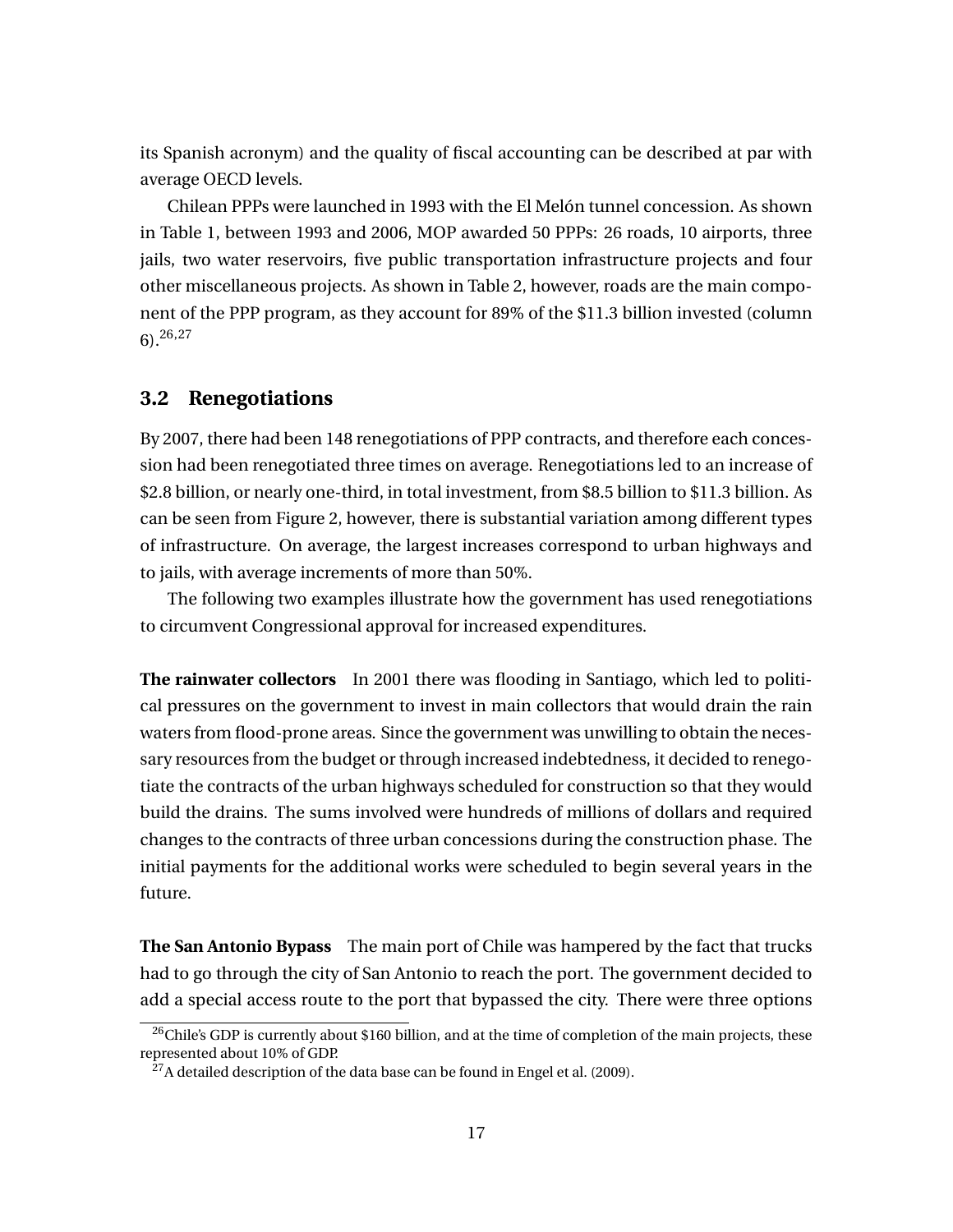to finance the project: i) to fund it with fiscal resources, ii) through an independent self-financed tolled concession or iii) as a non-tolled extension to the Route 78, from Santiago to San Antonio. The then President had promised the city, while a candidate, that he would not impose a toll on the proposed access. Even though the government had ample access to the international credit markets, it decided to renegotiate the contract, valuing the 8 km project at around US\$ 45 million. The payment consisted in a substantial increase in tolls, and a further increase in 2012. It is not clear whether the expected revenue from increased tolls corresponds to the value of the project.

### **3.3 How and what is renegotiated?**

The Chilean concessions law allows for two possible channels to renegotiate concession contracts. In a *bilateral renegotiation* either MOP or the concessionaire can initiate the process and bargain until they reach an acceptable agreement. The agreement is then formalized via a publicly available annex to the original contract, which describes the aspects that were renegotiated, values additional investments, indicates the timing of additional payments and states the sources of funds that will be used to pay the amounts that were renegotiated.

Contracts can also be modified by the concessionaire appealing to a panel. These appeals usually occur if the government and the concessionaire cannot reach an agreement during the bilateral renegotiation. There is one panel per PPP, each with three members, one designated by MOP, another by the concessionaire and the third, who must be a lawyer, named by mutual agreement. In a first stage the panel attempts to conciliate the positions of both parties. If the conciliation stage fails, the panel arbitrates between the positions. $^{28}$  There are no appeals to the panel's decisions, except for procedural issues. Under the current Chilean concessions law, the government cannot present a dispute with the concessionaire to the panel.

Bilateral renegotiations are reviewed by other government agencies, in particular the Finance Ministry, but are not subject to independent review. By contrast, renegotiations before a panel are subject to the examination of outsiders (even though they are chosen by MOP and the concessionaire).

More detailed information is available for bilateral renegotiations than for renegotiations before a panel. In particular, a break up of the amount renegotiated into how much goes to pay for existing infrastructure and how much for additions is only available for

 $^{28}$ Formally, the panels operate as conciliation panels in the first stage and as arbitration panels in the second stage of the process.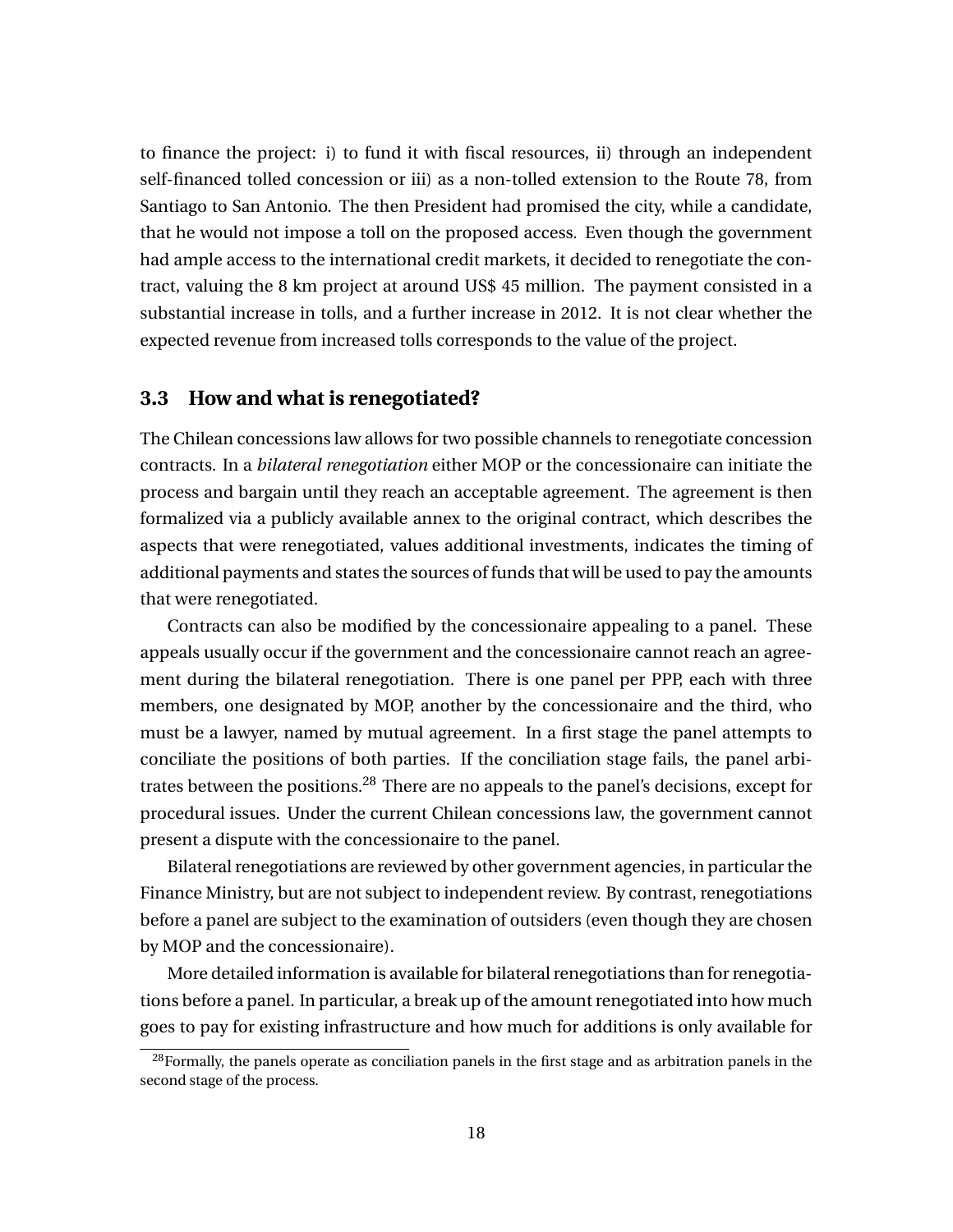bilateral renegotiations.

As can be seen in Figure 3, there were 78 (out of 148) bilateral renegotiations, while the rest were appeals to the panel. Hence, bilateral renegotiations represent little more than 50% of all processes. Nevertheless, 83% of the renegotiated amounts, corresponding to \$2.3 billion, were awarded in bilateral renegotiations. Of this amount, 84%, or \$1.96 billion, were designated as additional investments, with the remaining \$360 million, were designated as additional payments for originally contracted works.<sup>29</sup> According to the records, 66 of the 78 bilateral renegotiations were initiated by MOP.<sup>30</sup>

### **3.4 When do renegotiations occur?**

As we pointed out in the Introduction, industry participants often defend renegotiations by arguing that PPPs are long-term, incomplete contracts, and that conditions change over the life of the concession. For example, traffic on a road may grow faster than expected, and this could warrant building additional lanes of a highway before the end of the concession. In contrast, in our model renegotiations occur during construction.

Figure 4 shows that 51 of 78 bilateral renegotiations, corresponding to 78% of the total amount renegotiated, took place during construction, which is evidence against the interpretation of renegotiations as the response to long-term, incomplete contracts. By contrast, less than half of the \$490 million awarded by arbitration panels occurred during construction. Evidently, our data is censored, because most concessions have not completed their term. Nevertheless, the point is that renegotiations during construction are significant, a fact that is hard to rationalize under the long term incomplete contracts interpretation of renegotiation, whereas it is predicted by the model presented in this paper.

### **3.5 The timing of compensations**

Our analysis implies that future administrations bear the cost of renegotiations by incumbents. Figure 5 shows that only 35% of the \$2.3 billion that were awarded through bilateral renegotiations was paid by the incumbent administration. Most of the remaining amount will be borne by future administrations, and a final fraction by users, via higher tolls and contract extension.

 $^{29}$ We were unable to determine the division into these two components in the case of arbitrations, given the available information.

 $30$ Industry insiders suggest that it is politically more acceptable if it looks as if MOP rather than the concessionaire starts the renegotiation process.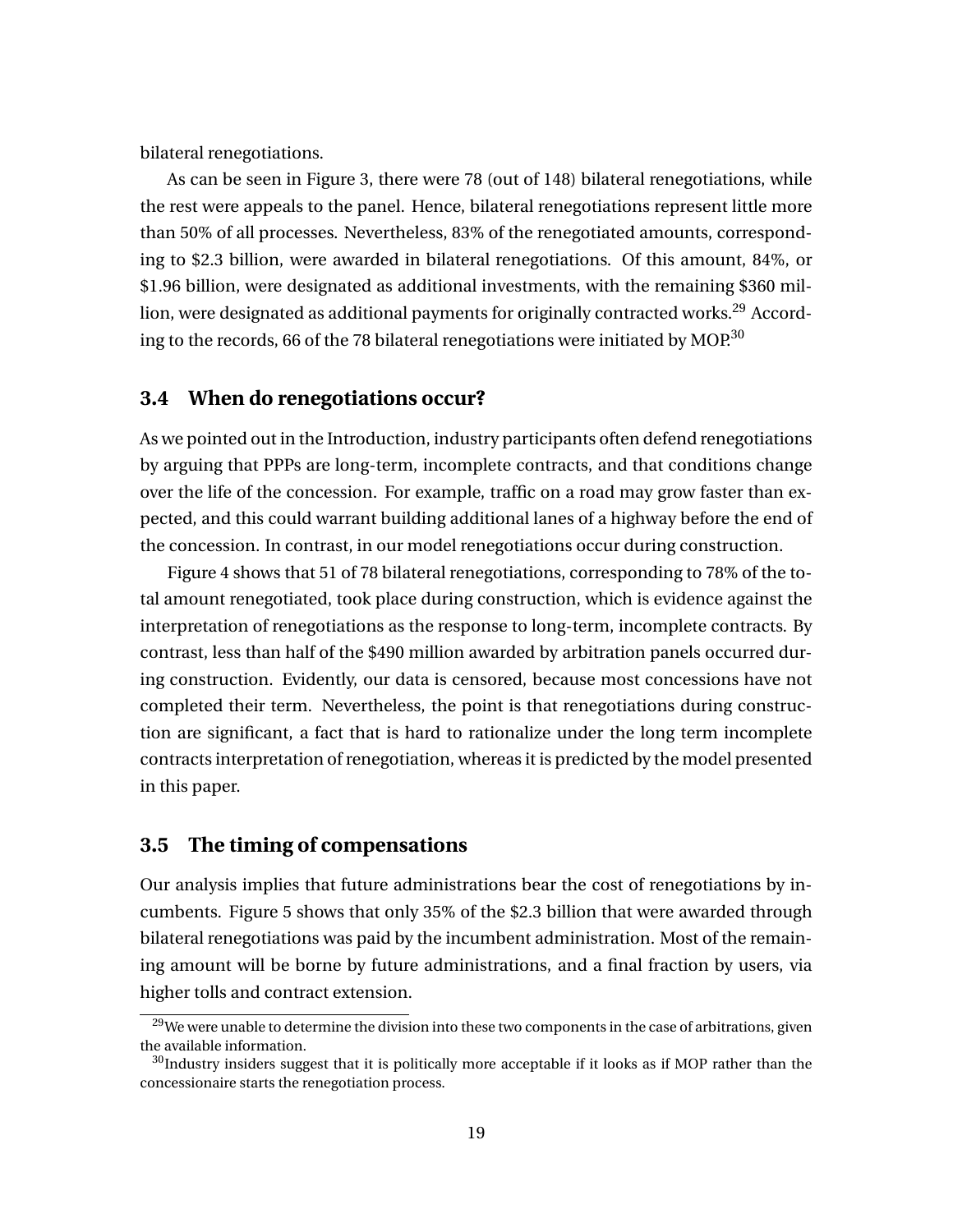It is interesting to contrast bilateral renegotiations with arbitration panels. In that case, 61% of the awards were paid by the administration involved in the dispute.

### **3.6 Renegotiation caps**

When a concession is auctioned in Chile, firms must submit an estimate of the cost of the project as part of their bid. The current Chilean concessions law states that additional investments added during the term of the concession cannot exceed 15% of this estimate, unless the concession contract specifies it explicitly. Of the 50 concession contracts, 39 established ad-hoc caps. During construction the caps range from 5% to 15%, and from 10% to 30% for the whole term of the concession. This is an attempt to limit renegotiations; it is interesting to examine the effectiveness of caps.

Table 3 shows data for those concession contracts that exceeded their cap. In each case, we compute the dollar value of the limit on renegotiations, and then compare the total limit over all the concessions with the total amount effectively renegotiated.

Column 1 indicates that 16 concessions exceeded their caps during construction, and 11 had exceeded their overall renegotiation caps by 2007. During construction, aggregate caps were \$367 million; but renegotiations were \$1.6 billion, i.e., 4.3 times the predefined limit. During the term of the concession total caps added up to \$483 million; while the amounts renegotiated were \$1.6 billion. We conclude that caps are ineffective tools to limit renegotiation.

### **3.7 Taking Stock**

Combining bilateral and panel renegotiations, we have that 73% of the total amount was renegotiated shortly after the concession was auctioned, that is during the construction phase. This is consistent with the prediction of our model and inconsistent with the interpretation of renegotiations as the response to long-term, incomplete contracts. Furthermore, only 40% of the \$2.8 billion that were awarded through renegotiations was paid by the incumbent administration, suggesting that renegotiations help governments increase expenditures by circumventing budgetary controls.

For those renegotiations where data is available, 84% of the sums contracted were designated as additional investments, with the remaining 16% designated as additional payments for works included in the original contract. This is consistent with lowballing by firms in the original auction, as suggested by our model.

Finally, it is noteworthy that the predictions of our model hold to a larger extent for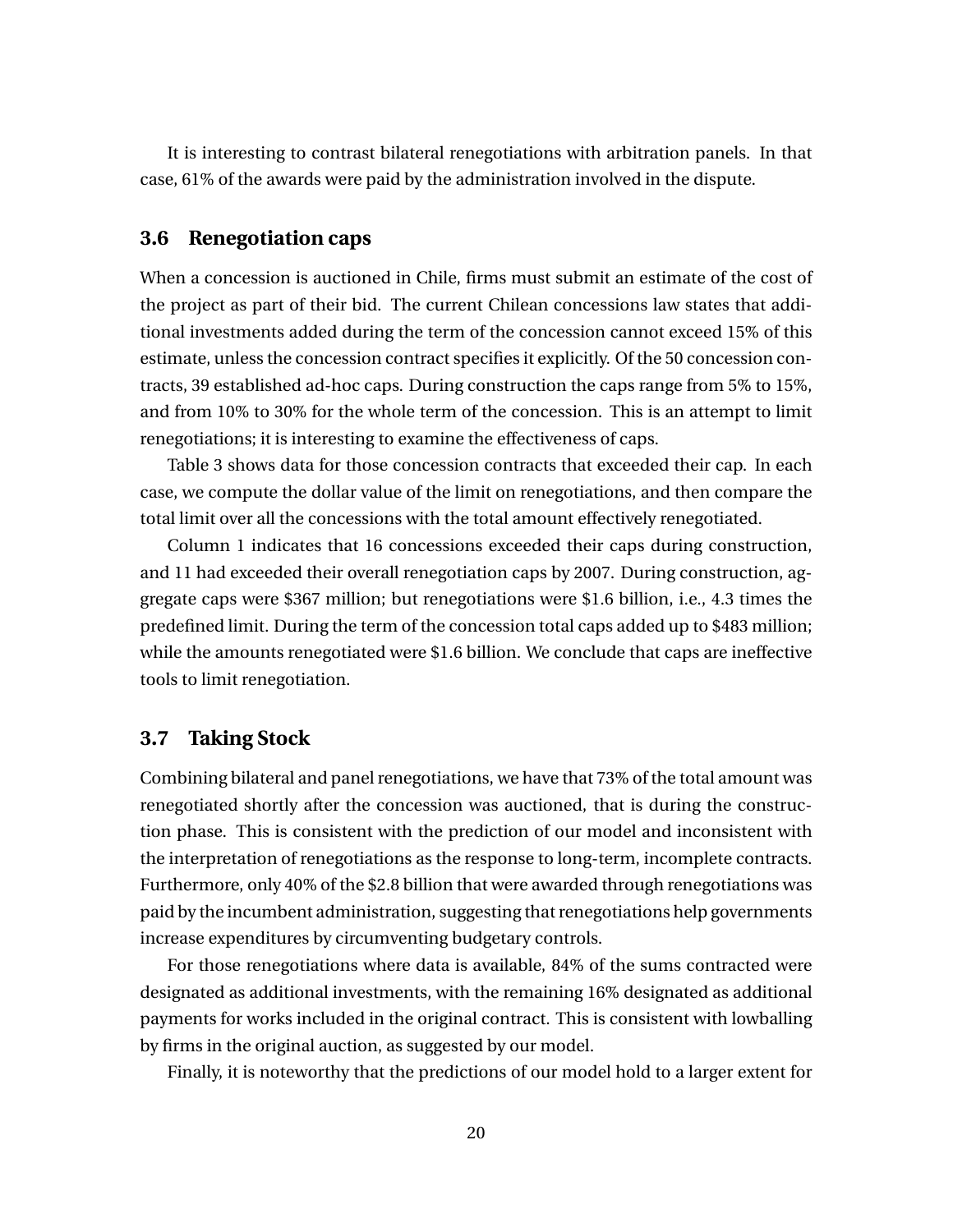bilateral renegotiations than for panel renegotiations. We do not have information to account for the endogeneity of the choice of renegotiation and therefore leave possible explanations for this finding for future research.

## **4 Conclusions**

We have shown that, from the point of view of incumbent governments, PPPs have the advantage of allowing them to exceed spending limits. This is because poor accounting standards allow governments to use renegotiations to increase spending without oversight. This feature of renegotiations leads to observable predictions, namely that (i) in a competitive market, firms lowball their offers, expecting to break even through renegotiation, (ii) renegotiations compensate lowballing and add additional expenditure, (iii) the government uses renegotiation to increase spending and shift the burden of payments to future administrations, (iv) there are significant renegotiations during construction. We use data on Chilean renegotiations of concessions to examine these predictions and find that the data are consistent with the results of our model.

We also show that a simple change to fiscal accounting could eliminate this problem, namely by including PPP investment, including renegotiations, as current expenditure. On the other hand, the data show that alternatives, such as contractual limits, are ineffective in that role.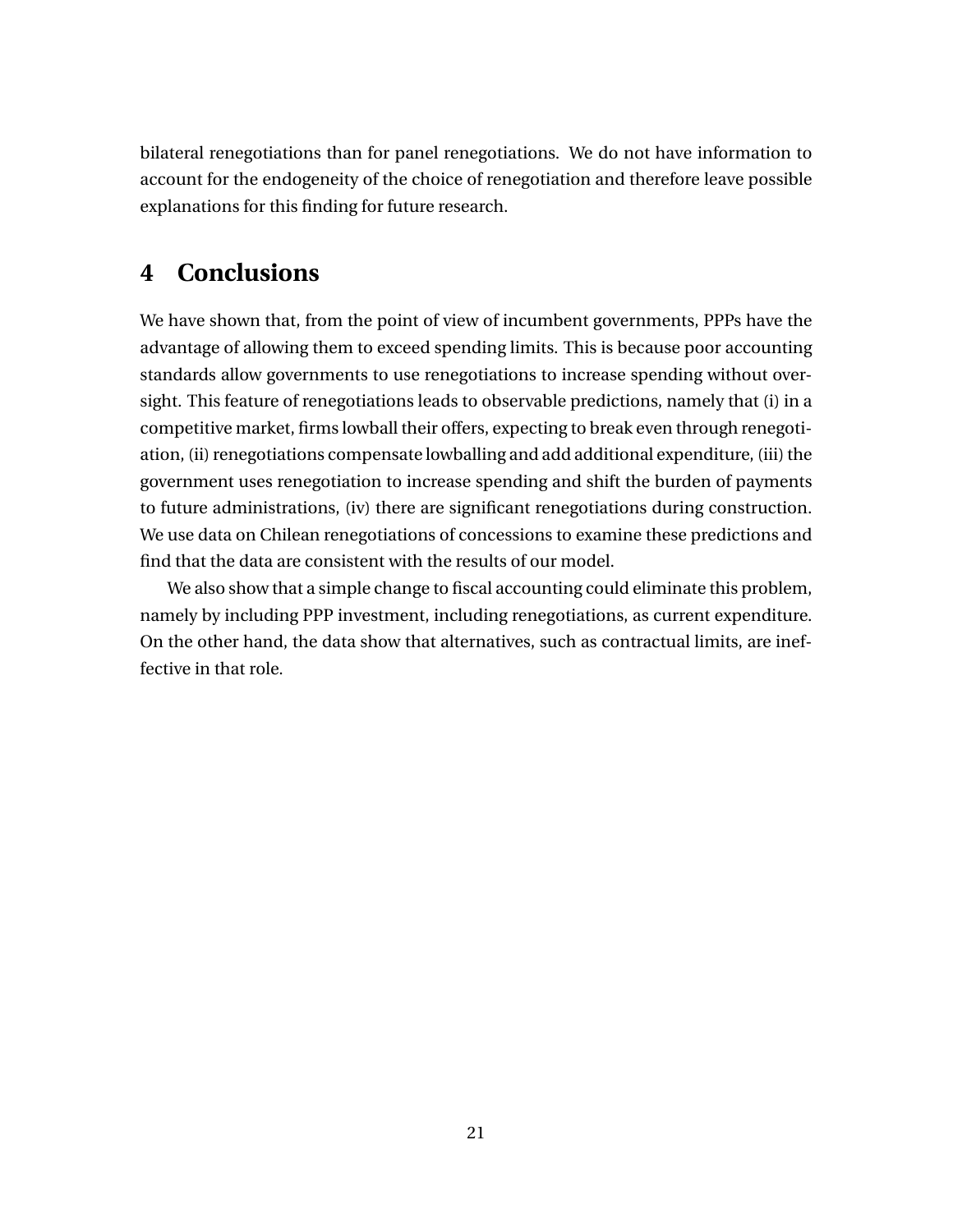## **References**

- [1] Alesina, A. and G. Tabellini, "A Positive Theory of Fiscal Deficits and Government Debt," *Review of Economic Studies* **57**, 403-414, 1990.
- [2] Bennett, J. and E. Iossa, "Building and Managing Facilities for Public Services," *Journal of Public Economics* **90**, 2143-60, 2006.
- [3] Bentz, A., P. Grout and M. Halonen, "What Should Governments Buy from the Private Sector—Assets or Services?" mimeo, University of Bristol, 2005.
- [4] Blanc-Brude, F., H. Goldsmith and T. Valilla, "Public-Private Partnerships in Europe: An Update," Economic and Financial Report 2007/03, European Investment Bank, 2007.
- [5] Cadot, O., L.H. Röller and A. Stephan, "Contribution to Productivity or Pork-Barrel? The two Faces of Infrastructure Investments," *Journal of Public Economics* **90**, 1133- 1153.
- [6] Dewatripont, M. and E. Maskin, "Credit and Efficiency in Centralized and Decentralized Economies," *Review of Economic Studies* **62**, 541-555, 1995.
- [7] Donaghue, B., "Statistical Treatment of 'Build-Operate-Tranfer" Schemes," IMF Working Paper N◦ 02/167, 2002.
- [8] Engel, E., R. Fischer and A. Galetovic, "The Basic Public Finance of Public-Private Partnerships," NBER Working Paper N◦ 13284, 2007.
- [9] Engel, E., R. Fischer, A. Galetovic and M. Hermosilla, "Renegociación de concesiones en Chile," *Estudios Públicos* **113**, 151-205, 2009.
- [10] Eurostat, News Release No. 18, "Treatment of Public-Private Partnerships." Brussels: Statistical Office of the European Commission. February 11, 2004.
- [11] Gómez-Ibáñez, J. and J. Meyer, *Going Private: The International Experience with Transport Privatization*. Washington: The Brookings Institution, 1993.
- [12] Grimsey, M. and M. Lewis, *The Economics of Public-Private Partnerships*. Northampton: Edward Elgar, 2004.
- [13] Grimsey, D. and M. Lewis, *Public-Private Partnerships*. Northampton: Edward Elgar, 2005.
- [14] Guasch, J.L., *Granting and Renegotiating Infrastructure Concessions: Doing it Right.* WBI Development Studies. Washington: The World Bank, 2004.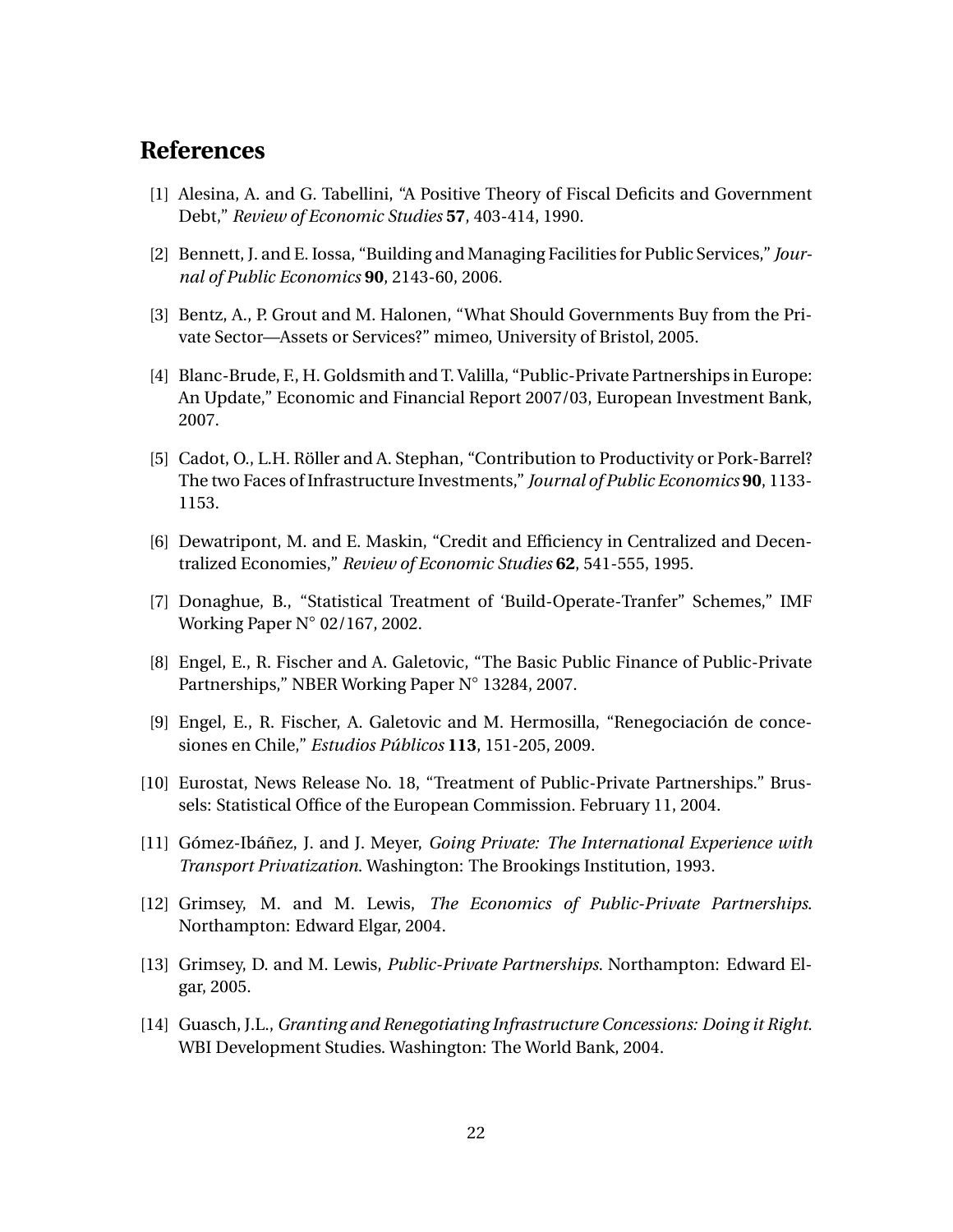- [15] Guasch, J.L., J.J. Laffont and S. Straub, "Renegotiation of Concession Contracts: a Theoretical Approach', *Review of Industrial Organization* **29**, 55-73, 2006.
- [16] Guasch, J.L., J.J. Laffont and S. Straub, "Concessions of Infrastructure in Latin America: Government-led Renegotiations", *Journal of Applied Econometrics* **22**, 1267-1294, 2007.
- [17] Guasch, J.L., J.J. Laffont and S. Straub, "Renegotiation of Concession Contracts in Latin America," *International Journal of Industrial Organization* **26**, 421-442, 2008.
- [18] Guasch, J.L. and S. Straub, "Renegotiation of Infrastructure Concessions: an Overview," *Annals of Public and Cooperative Economics* **77**, 479-493, 2006.
- [19] Harris, A., "Credulity and Credibility in Infrastructure Funding," paper presented at the Australian Capital Territory Department of Urban Services, Summer Seminar Series, 1998.
- [20] Hart, O., "Incomplete Contracts and Public Ownership: Remarks and an Application to Public-Private Partnerships," *Economic Journal* **113**, C69–C76, 2003.
- [21] Hemming, R. and Staff team of the IMF, "Public-Private Partnerships, Government Guarantees and Fiscal Risk." Washington: International Monetary Fund, 2005.
- [22] Hillman, A., "Declining Industries and Political-support Protectionist Motives," *American Economic Review* **72**, 1180-1187, 1982.
- [23] IMF, *Government Finance Statistics Manual*, Washington: International Monetary Fund, 2001.
- [24] IMF, "Chile: Selected Issues," IMF Country Report 05/316. September 2005.
- [25] Irwin, T., *Government Guarantees: Allocating and Valuing Risk in Privately Financed Infrastructure Projects*. Washington: The World Bank, 2007.
- [26] Kornai, J., E. Maskin and G. Roland, "Understanding the Soft Budget Constraint,", *Journal of Economic Literature* **41**, 1095-1136, 2003.
- [27] Martimort, D. and J. Pouyet, "To Build or Not to Build: Normative and Positive Theories of Private-Public Partnerships," *International Journal of Industrial Organization* **26**, 393-411, 2008.
- [28] Maskin, E. and J. Tirole, "Public-Private Partnerships and Government Spending Limits," *International Journal of Industrial Organization* **26**, 412-420, 2008.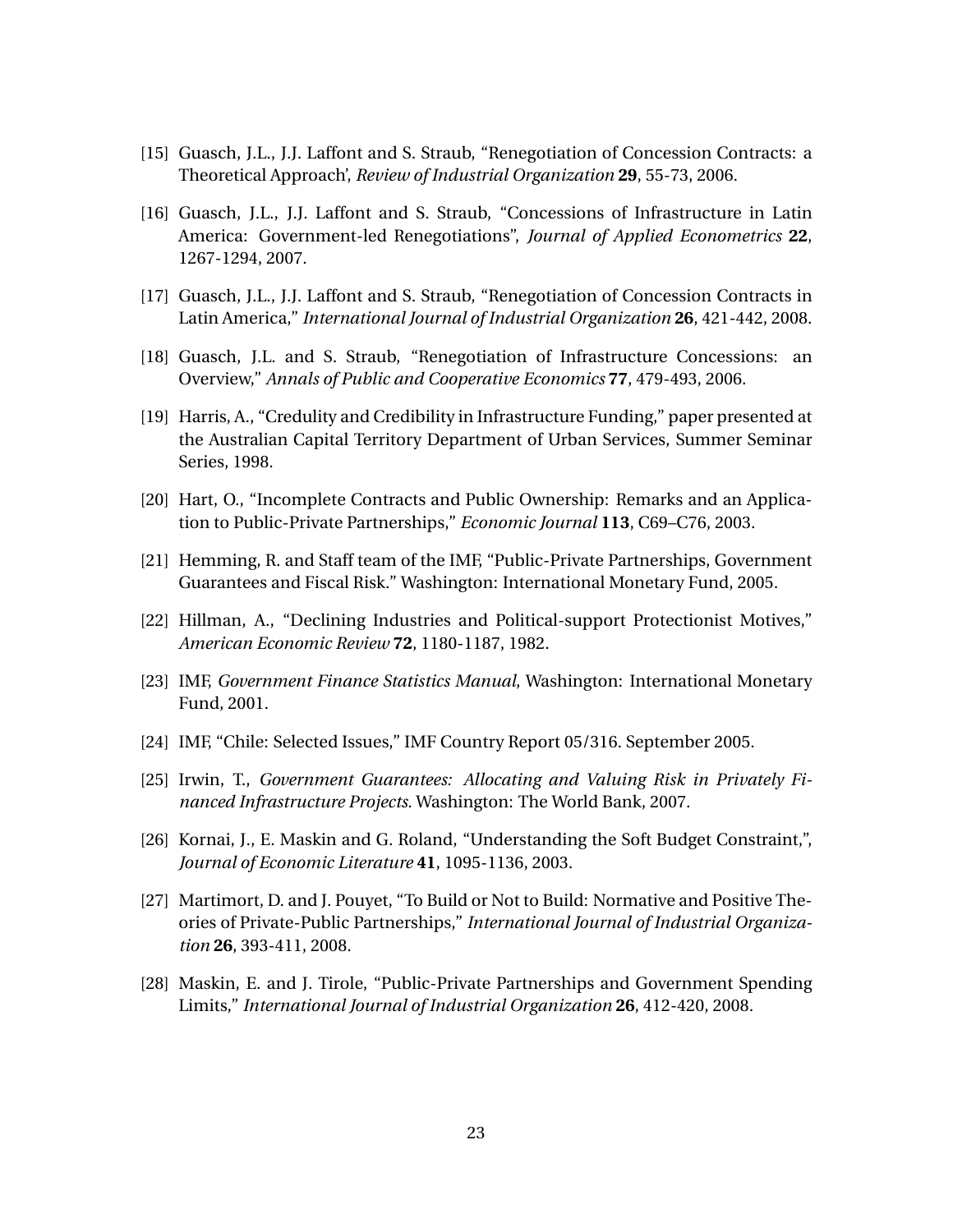## APPENDIX

## **Proof of Result 3.**

Assume the firm bids *B* for building infrastructure  $\frac{1}{2}$ , so that it lowballs by  $\phi = \frac{1}{2}$  $\frac{1}{2} - B$ , To determine the equilibrium value of *φ* we analyze the renegotiation, conditional on *φ*.

The government's utility gain from contracting infrastructure  $\epsilon$  at a cost  $R$  during the renegotiation equals

$$
\mathcal{S}(\epsilon,R;\phi) \equiv u(\tfrac{1}{2}+\epsilon) + p(\tfrac{1}{2}+\epsilon)u(\tfrac{1}{2}+\phi-R) - u(\tfrac{1}{2}) - p(\tfrac{1}{2})u(\tfrac{1}{2}+\phi).
$$

The second period monetary equivalent of this gain,  $M_2(\epsilon, R)$ , is defined via:<sup>31</sup>

$$
\mathcal{S}(\epsilon, R; \phi) = u(\frac{1}{2}) + p(\frac{1}{2})u(\frac{1}{2} + \phi + M_2) - u(\frac{1}{2}) - p(\frac{1}{2})u(\frac{1}{2} + \phi),
$$

which leads to

$$
u(\frac{1}{2} + \epsilon) - u(\frac{1}{2}) = p(\frac{1}{2})u(\frac{1}{2} + \phi + M_2) - p(\frac{1}{2} + \epsilon)u(\frac{1}{2} + \phi - R).
$$
 (11)

Implicit differentiation w.r.t.  $\epsilon$  and  $R$  implies:

$$
u'(\frac{1}{2} + \epsilon) = p(\frac{1}{2})u'(\frac{1}{2} + \phi + M_2)\frac{\partial M_2}{\partial \epsilon} - p'(\frac{1}{2} + \epsilon)u(\frac{1}{2} + \phi - R),
$$
 (12)

$$
0 = p(\frac{1}{2})u'(\frac{1}{2} + \phi + M_2)\frac{\partial M_2}{\partial R} + p(\frac{1}{2} + \epsilon)u'(\frac{1}{2} + \phi - R). \tag{13}
$$

Total surplus to be split during renegotiation equals:

$$
[R - \epsilon] + M_2(\epsilon, R; \phi), \tag{14}
$$

where the term in square brackets represents the firm's profit while the second term corresponds to the government's monetary gain. Maximizing total surplus w.r.t.  $\epsilon$  and  $R$ leads to the FOC:

$$
\frac{\partial M_2}{\partial \epsilon} = 1, \n\frac{\partial M_2}{\partial R} = -1.
$$

Substituting these expressions in  $(12)$  y  $(13)$  and adding both expressions yields:

$$
u'(\frac{1}{2} + \epsilon) + p'(\frac{1}{2} + \epsilon)u(\frac{1}{2} + \phi - R) - p(\frac{1}{2} + \epsilon)u'(\frac{1}{2} + \phi - R) = 0.
$$
 (15)

 $31$ A similar proof holds if we work with the first period monetary equivalent.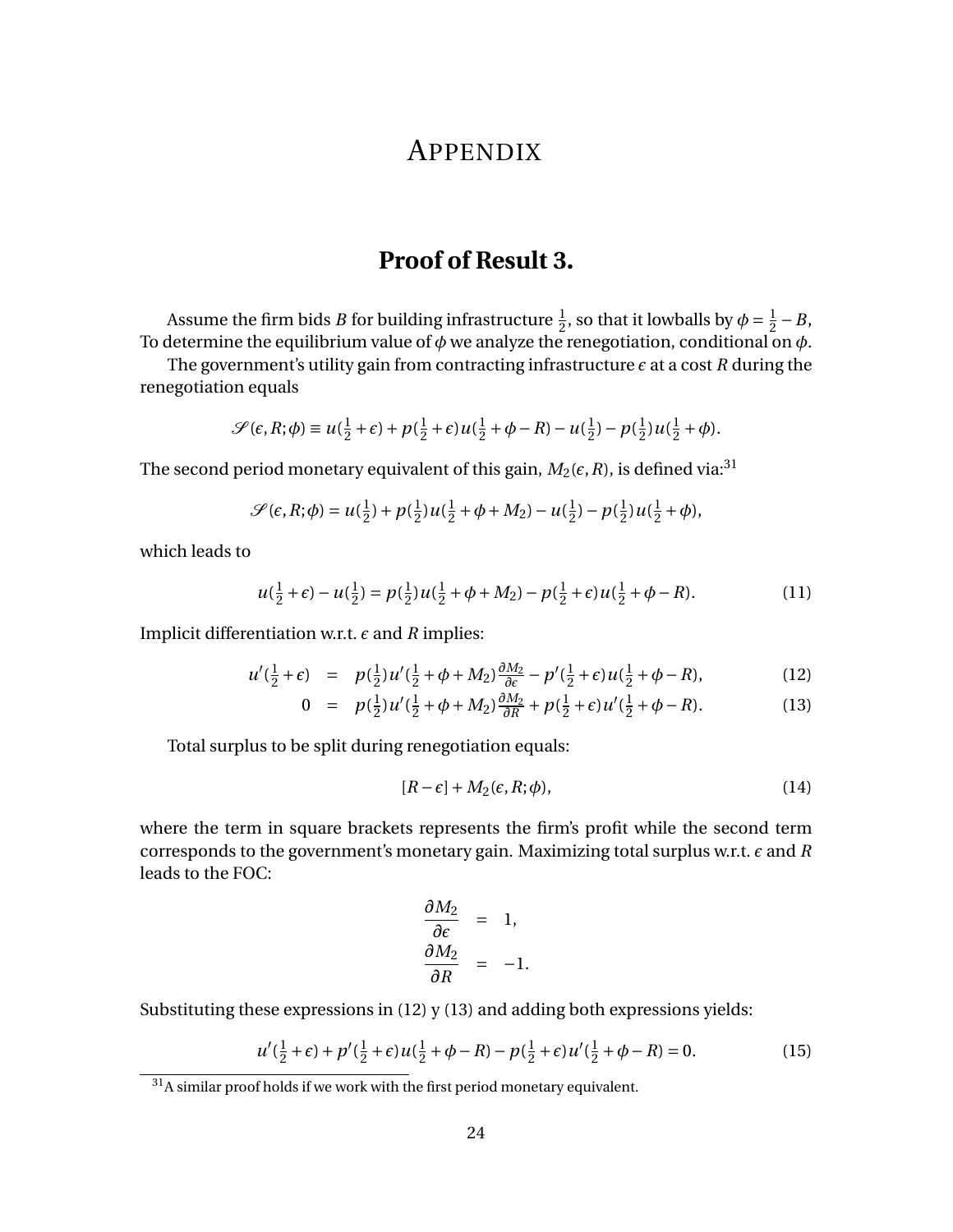Imposing the zero profit condition we have  $R = \phi + \epsilon$ . Substituting this expression for *R* in (15) and comparing with (5) shows that the equilibrium value for infrastructure contracted during the renegotiation,  $\epsilon^*$ , satisfies  $\epsilon^* = I_1^* - \frac{1}{2}$  $\frac{1}{2}$ . The government therefore attains its optimum.

We complete the proof by deriving (10). If the firm's surplus share is  $\alpha$ , then

$$
\phi^* = R - \epsilon^* = \alpha [R - \epsilon^* + M_2(\epsilon^*, R; \phi)] = \alpha [\phi^* + M_2(\epsilon^*, \phi^* + \epsilon^*; \phi^*)],
$$

where the first and third equalities follow from Result 2. Therefore

$$
\phi^* = \alpha[\phi^* + M_2^*],\tag{16}
$$

with  $M_2^* \equiv M_2^*(\epsilon^*, \phi^* + \epsilon^*; \phi^*)$ . It follows from (11) that  $\phi^* + M_2^*$  is determined from:

$$
u(I_1^*) - u(\tfrac{1}{2}) = p(\tfrac{1}{2})u(\tfrac{1}{2} + \phi^* + M_2^*) - p(I_1^*)u(1 - I_1^*).
$$

Using (16) to substitute  $\phi^*/\alpha$  for  $\phi^* + M_2^*$  leads to (10) and completes the proof.  $\blacksquare$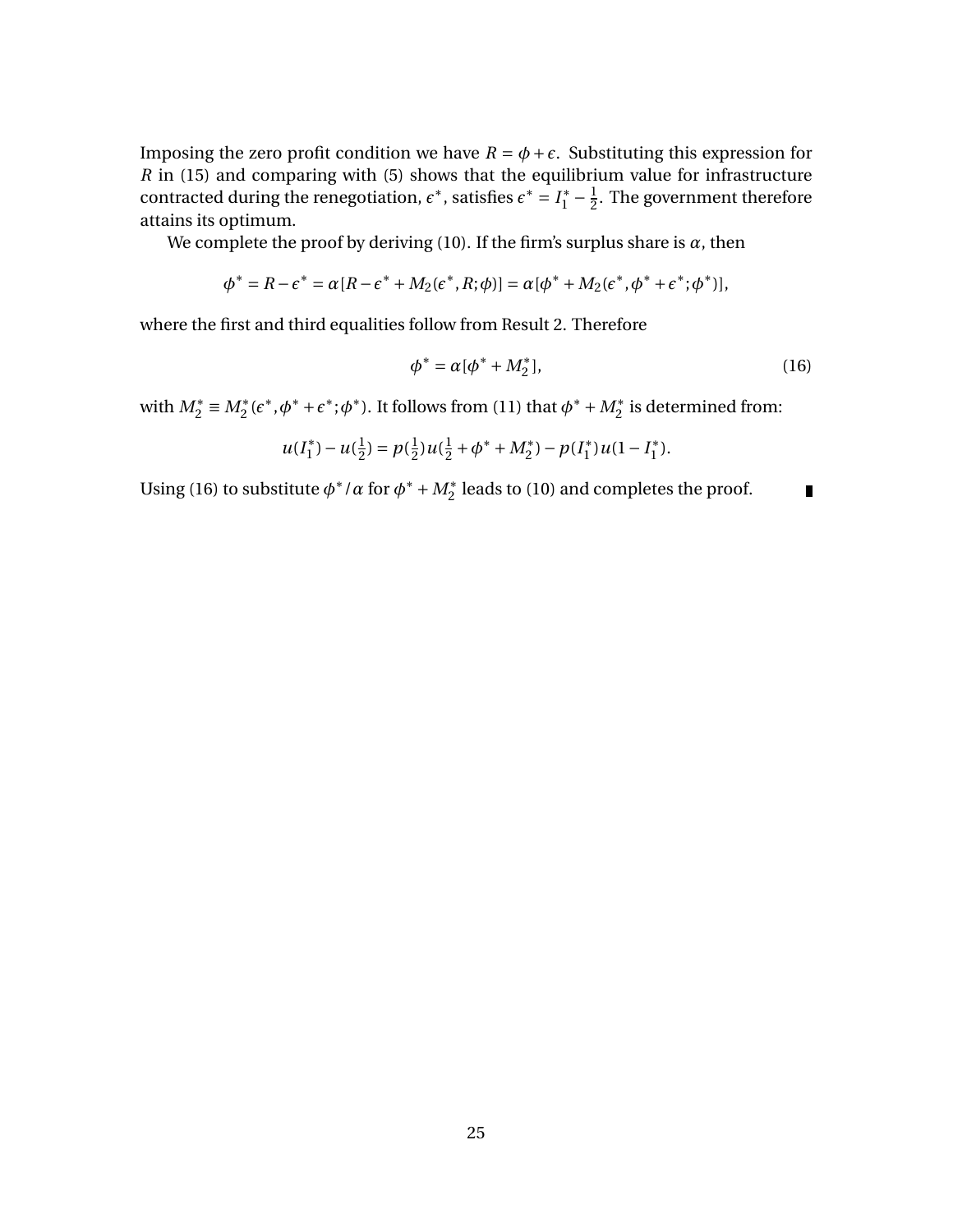## **Table 1 Chilean PPPs, 1993-2006**<sup>1</sup>

#### **Highways**

| Pan American Highway (Route 5)                                                                                                                                                                                                                                                                                                                                                                                                                                                                                                                                                                                                                                                           | Urban highways                                                                                                                                                                                                                                                                                                                                                                                                                                                                                                   | Jails                                                                                                                                                                                                                                                                                                                                                                                                                                                                                                                          |
|------------------------------------------------------------------------------------------------------------------------------------------------------------------------------------------------------------------------------------------------------------------------------------------------------------------------------------------------------------------------------------------------------------------------------------------------------------------------------------------------------------------------------------------------------------------------------------------------------------------------------------------------------------------------------------------|------------------------------------------------------------------------------------------------------------------------------------------------------------------------------------------------------------------------------------------------------------------------------------------------------------------------------------------------------------------------------------------------------------------------------------------------------------------------------------------------------------------|--------------------------------------------------------------------------------------------------------------------------------------------------------------------------------------------------------------------------------------------------------------------------------------------------------------------------------------------------------------------------------------------------------------------------------------------------------------------------------------------------------------------------------|
| 1. Los Vilos-La Serena [1997, 25] [3, 0]<br>2. Santiago-Los Vilos [1996, 23] [3, 7]<br>3. Santiago-Talca [1998, 25] [5, 10]<br>4. Talca-Chillán [1996, 19] [5, 3]                                                                                                                                                                                                                                                                                                                                                                                                                                                                                                                        | 22. Vespucio-El Salto-Kennedy [2004, 30] [1, 0]<br>23. Américo Vespucio Nor Poniente [2002, 30] [2, 0]<br>24. Américo Vespucio Sur [2001, 38] [2, 0]<br>25. Sistema Norte-Sur [2000, 30] [4, 0]                                                                                                                                                                                                                                                                                                                  | 37. Grupo 1 (Iquique-La Serena-Rancagua) [2002, 23] [0,2]<br>38. Grupo 2 (Concepción-Antofagasta) <sup>2</sup> [2002, 22] [0, 1]<br>39. Grupo 3 (Santiago1-Valdivia-Puerto Montt) [2004, 23] [1, 1]                                                                                                                                                                                                                                                                                                                            |
| 5. Chillán-Collipulli [1997, 23] [3, 0]<br>6. Collipulli-Temuco [1998, 25] [4, 1]                                                                                                                                                                                                                                                                                                                                                                                                                                                                                                                                                                                                        | 26. Sistema Oriente-Poniente [2000, 30] [5, 0]                                                                                                                                                                                                                                                                                                                                                                                                                                                                   | Water reservoirss                                                                                                                                                                                                                                                                                                                                                                                                                                                                                                              |
| 7. Temuco-Río Bueno [1997, 25] [3, 1]<br>8. Río Bueno- Puerto Montt [1997, 25] [2, 2]                                                                                                                                                                                                                                                                                                                                                                                                                                                                                                                                                                                                    | <b>Other concessions</b>                                                                                                                                                                                                                                                                                                                                                                                                                                                                                         | 40. Convento Viejo [2005, 25] [2, 0]<br>41. El Bato de Illapel <sup>2</sup> [2001, 30] [0, 3]                                                                                                                                                                                                                                                                                                                                                                                                                                  |
| Interurban highways                                                                                                                                                                                                                                                                                                                                                                                                                                                                                                                                                                                                                                                                      | Airports                                                                                                                                                                                                                                                                                                                                                                                                                                                                                                         | Urban public transportation                                                                                                                                                                                                                                                                                                                                                                                                                                                                                                    |
| 9. Acceso Nor Oriente a Santiago $[2003, 40]$ $[0, 0]$<br>10. Acceso Norte a Concepción [1995, 28] [0, 3]<br>11. Acceso aeropuerto AMB, Santiago [1996, 12] [1, 2]<br>12. Autopista Santiago-San Antonio [1995, 23] [4, 4]<br>13. Camino de la Madera [1994, 25] [1, 1]<br>14. Camino internacional Ruta 60 Ch. [2002, 32] [2, 1]<br>15. Santiago-Colina-Los Andes [1996, 28] [3, 2]<br>16. Nogales – Puchuncaví [1995, 22] [1, 2]<br>17. Santiago-Valparaíso-Viña [1998, 25] [6, 3]<br>18. Red vial Litoral Central [2000, 30] [1, 2]<br>19. Ruta interportuaria Talcahuano-Penco [2002, 42] [2, 1]<br>20. Túnel El Melón [1993, 23] [0, 3]<br>21. Variante Melipilla [2001, 30] [1, 1] | 27. Arturo Merino Benítez, (Santiago) [1997, 15] [2, 9]<br>28. Carlos Ibáñez del Campo (Punta Arenas) [2000, 9] [1, 0]<br>29. Carriel Sur (Concepción) [1999, 16] [0, 1]<br>30. Cerro Moreno (Antofagasta) [1999, 10] [1, 1]<br>31. Chacalluta (Arica) [2004, 15] [1, 0]<br>32. Diego Aracena (Iquique) [1995, 12] [1, 0]<br>33. El Loa (Calama) [1997, 12] [1, 0]<br>34. El Tepual (Puerto Montt) [1995, 12] [2, 0]<br>35. La Florida (La Serena) [1998, 10] [0, 1]<br>36. Regional (Copiapó) [2002, 20] [0, 0] | 42. Conexión vial Suiza-Las Rejas [2005, 5] [1, 0]<br>43. Corredor Av. Santa Rosa [2006, 14] [0, 0]<br>44. Estación de intercambio La Cisterna [2004, 22] [0, 1]<br>45. Estación de intercambio Quinta Normal <sup>2</sup> [2004, 24] [1, 1]<br>46. Estaciones de trasbordo [2006, 15] [0, 0]<br><i>Others</i><br>47. Centro de Justicia de Santiago [2004, 23] [0, 0]<br>48. Estadio techado Parque O'Higgins [2004, 20] [1, 0]<br>49. Plaza de la Ciudadanía [2004, 30] [1, 0]<br>50. Landport (Los Andes) [2004, 20] [0, 0] |

Notes: (1) In brackets: [*year of the original concession contract, term (years)*] [*number of bilateral renegotiations, number of conciliations and arbitrations* ]. (2) The project was cancelled.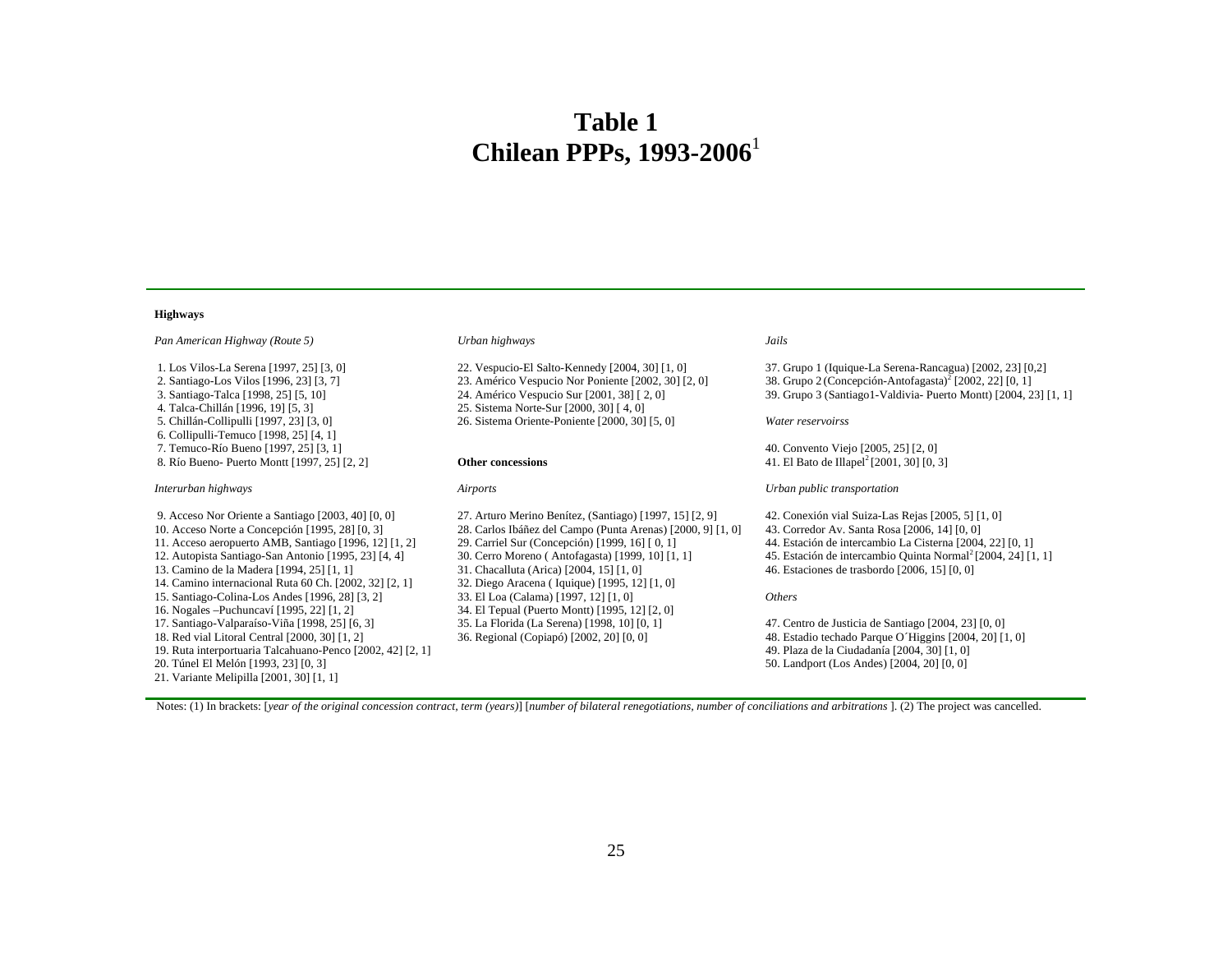## **Table 2 Investment and renegotiations in Chilean PPPs (in \$ millions)**

|                                                                     | (1)<br>Number<br>of projects $\&$<br>renegotiations <sup>1</sup> | (2)<br>Average<br>term<br>(years)    | (3)<br>Original<br>investment<br>estimate <sup>3</sup> | (4)<br>Renegotiated<br>amounts <sup>4</sup> | (5)<br>Total<br>investment                     | (6)<br>Share<br>of total             |
|---------------------------------------------------------------------|------------------------------------------------------------------|--------------------------------------|--------------------------------------------------------|---------------------------------------------|------------------------------------------------|--------------------------------------|
| Pan American Highway<br>Interurban<br>Urban                         | $8/28/24^2$<br>13/22/25<br>5/12/0                                | 23.8<br>26.9<br>31.6                 | 2,875.43<br>2,118.06<br>2,420.86                       | 843.46<br>425.63<br>1,331.56                | 3,718.89<br>2,543.68<br>3,752.42               | 0.33<br>0.23<br>0.33                 |
| <b>Highways</b>                                                     | 26/62/49                                                         | 26.9                                 | 7,414.35                                               | 2,600.64                                    | 10,014.99                                      | 0.89                                 |
| Airports<br>Jails<br>Water reservoirs<br>Public transport<br>Others | 10/9/12<br>3/1/4<br>2/2/3<br>5/2/2<br>4/2/0                      | 13.2<br>22.5<br>27.5<br>14.7<br>23.2 | 383.94<br>221.40<br>120.00<br>156.81<br>168.72         | 48.08<br>113.41<br>24.45<br>25.82<br>0.97   | 432.02<br>334.82<br>144.45<br>182.64<br>169.69 | 0.04<br>0.03<br>0.01<br>0.02<br>0.02 |
| <b>Other concessions</b>                                            | 24/16/21                                                         | 17.5                                 | 1,050.87                                               | 212.73                                      | 1,263.61                                       | 0.11                                 |
| <b>Total or average</b>                                             | 50/78/70                                                         | 22.4                                 | 8,465.22                                               | 2,813.38                                    | 11,278.59                                      | $\mathbf{1}$                         |

Notes: (1) Includes cancelled projects. (2) Projects/bilateral renegotiations/arbitration panel. (3) Excludes cancelled projects. (4) Includes the amounts which were paid to cancel three concessions.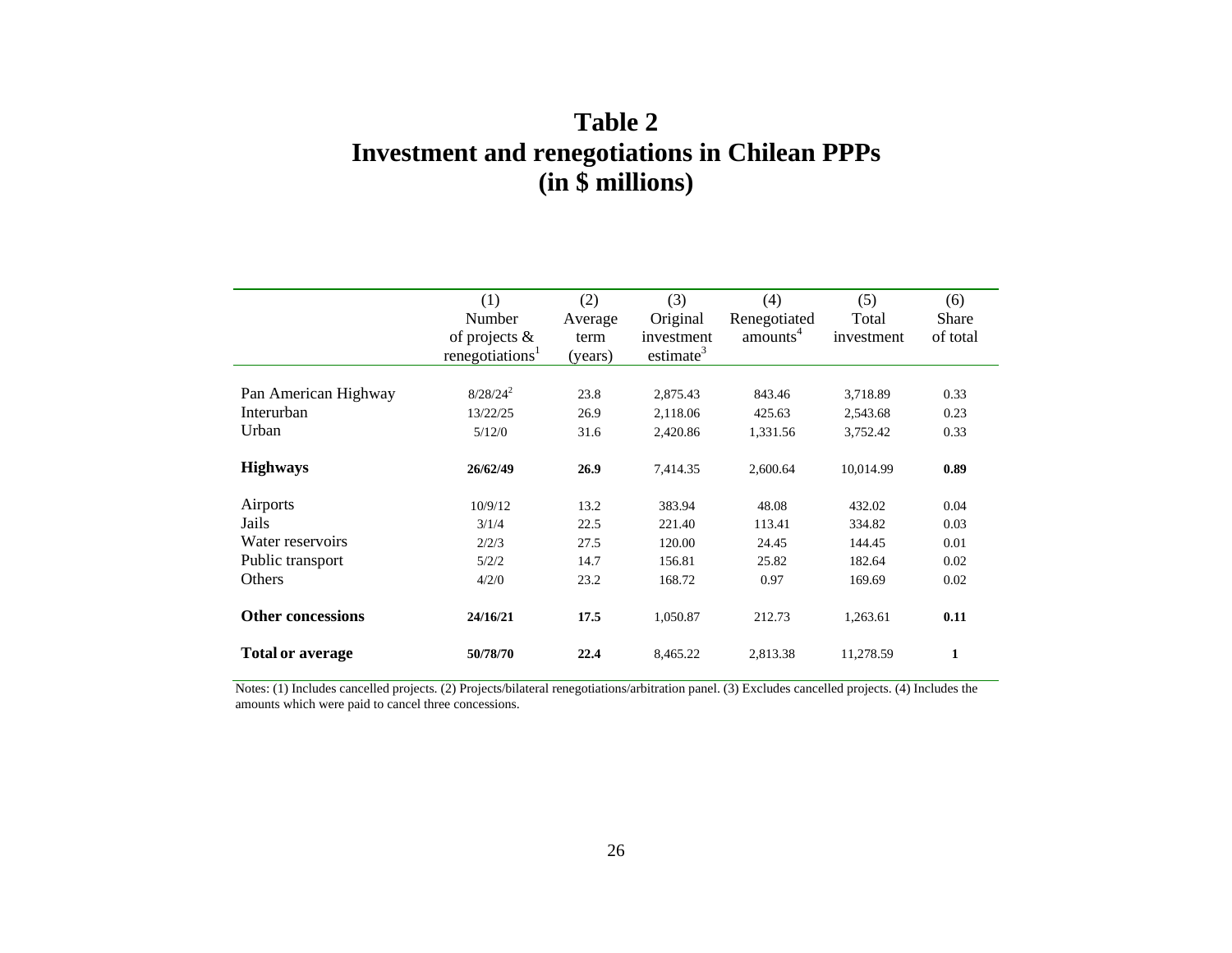## **Table 3 Renegotiation caps and bilateral renegotiations (in \$ millions)**

|                          | (1)                                             |                | (2)                                         |            | (3)                          |            | (4)       | (5)                      |
|--------------------------|-------------------------------------------------|----------------|---------------------------------------------|------------|------------------------------|------------|-----------|--------------------------|
|                          | Concessions that exceed<br>the investment limit |                |                                             |            |                              |            |           |                          |
|                          |                                                 |                | Allowed increase in investment <sup>1</sup> |            | Actual increase <sup>2</sup> |            | $=$       | $=$                      |
|                          |                                                 |                |                                             |            |                              |            | (3a)/(2a) | (3b)/(2b)                |
|                          | (a)                                             | (b)            | (a)                                         | (b)        | (a)                          | (b)        |           |                          |
|                          | During                                          | During the     | During                                      | During the | During                       | During the |           |                          |
|                          | construction                                    | concession     | construction                                | concession | construction                 | concession |           |                          |
|                          |                                                 |                |                                             |            |                              |            |           |                          |
| Pan American Highway     | 4                                               | 3              | 80.07                                       | 158.65     | 396.99                       | 396.55     | 4.96      | 2.50                     |
| Interurban               | 5                                               | $\overline{2}$ | 69.90                                       | 34.81      | 163.36                       | 45.33      | 2.34      | 1.30                     |
| Urban                    | 5                                               | 5              | 190.49                                      | 285.74     | 980.52                       | 1,132.41   | 5.15      | 3.96                     |
| <b>Highways</b>          | 14                                              | 10             | 340.47                                      | 479.20     | 1,540.87                     | 1,574.29   | 4.53      | 3.29                     |
| Airports                 |                                                 |                | 18.40                                       | 3.93       | 20.19                        | 4.88       | 1.10      | 1.24                     |
| Jails                    |                                                 | $\Omega$       | 0.00                                        | 0.00       | 0.00                         | 0.00       |           |                          |
| Water reservoirs         |                                                 | $\theta$       | 8.40                                        | 0.00       | 10.29                        | 0.00       | 1.23      |                          |
| Public transport         | $\overline{0}$                                  | $\theta$       | 0.00                                        | 0.00       | 0.00                         | 0.00       |           |                          |
| Others                   | $\overline{0}$                                  | $\overline{0}$ | 0.00                                        | 0.00       | 0.00                         | 0.00       |           | $\overline{\phantom{a}}$ |
| <b>Other concessions</b> | $\mathbf{2}$                                    | $\mathbf{1}$   | 26.80                                       | 3.93       | 30.48                        | 4.88       | 1.1       | 1.24                     |
| <b>Total</b>             | 16                                              | 11             | 367.27                                      | 483.13     | 1,571.35                     | 1,579.18   | 4.3       | 3.3                      |

Notes: (1) We only count those concessions that surpassed investment caps. (2) Includes only those amounts added in bilateral renegotiations which add investments not included in the original contract.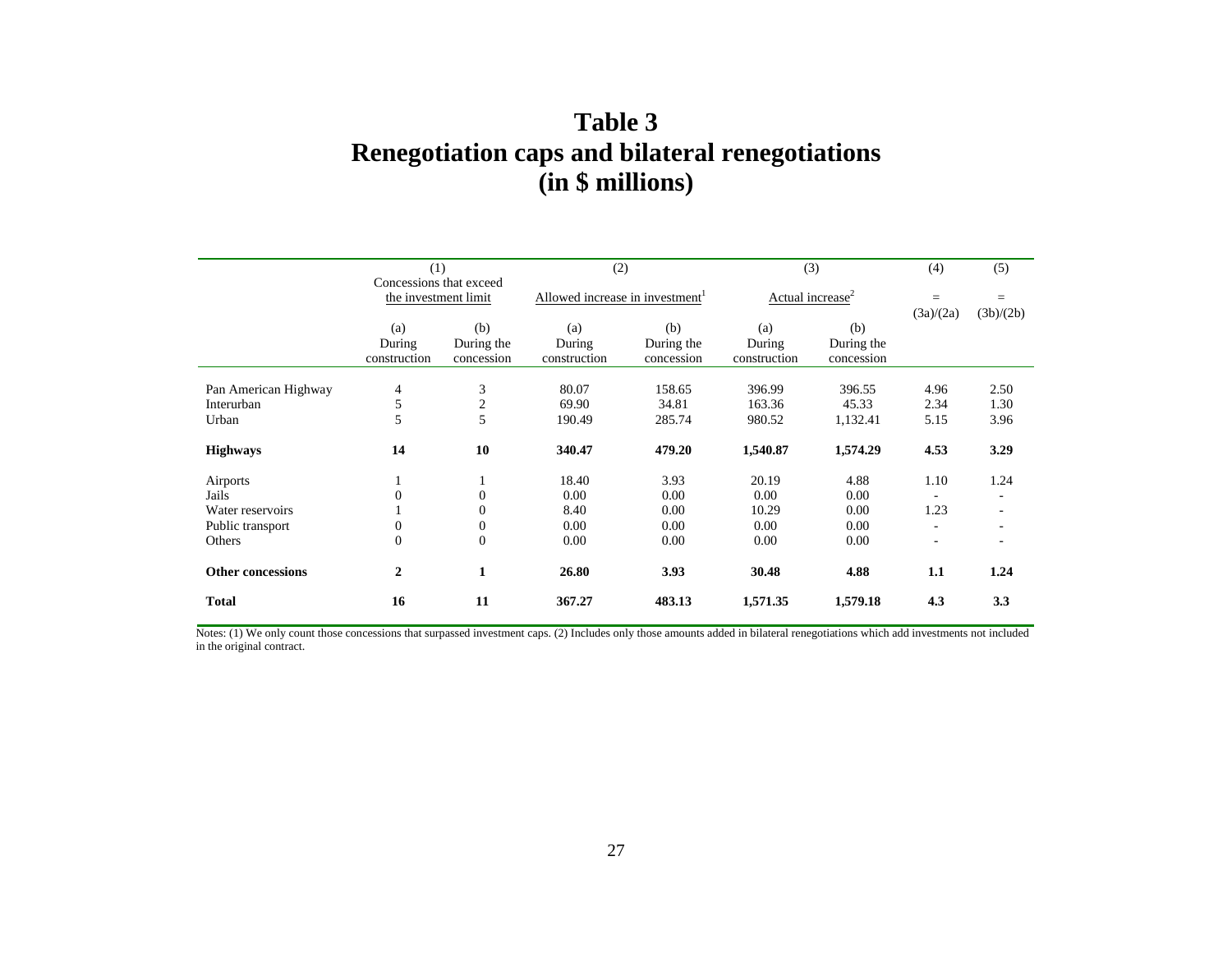**Figure 1 Timing of the infrastructure process** 



(a) Conventional provision (b) PPP provision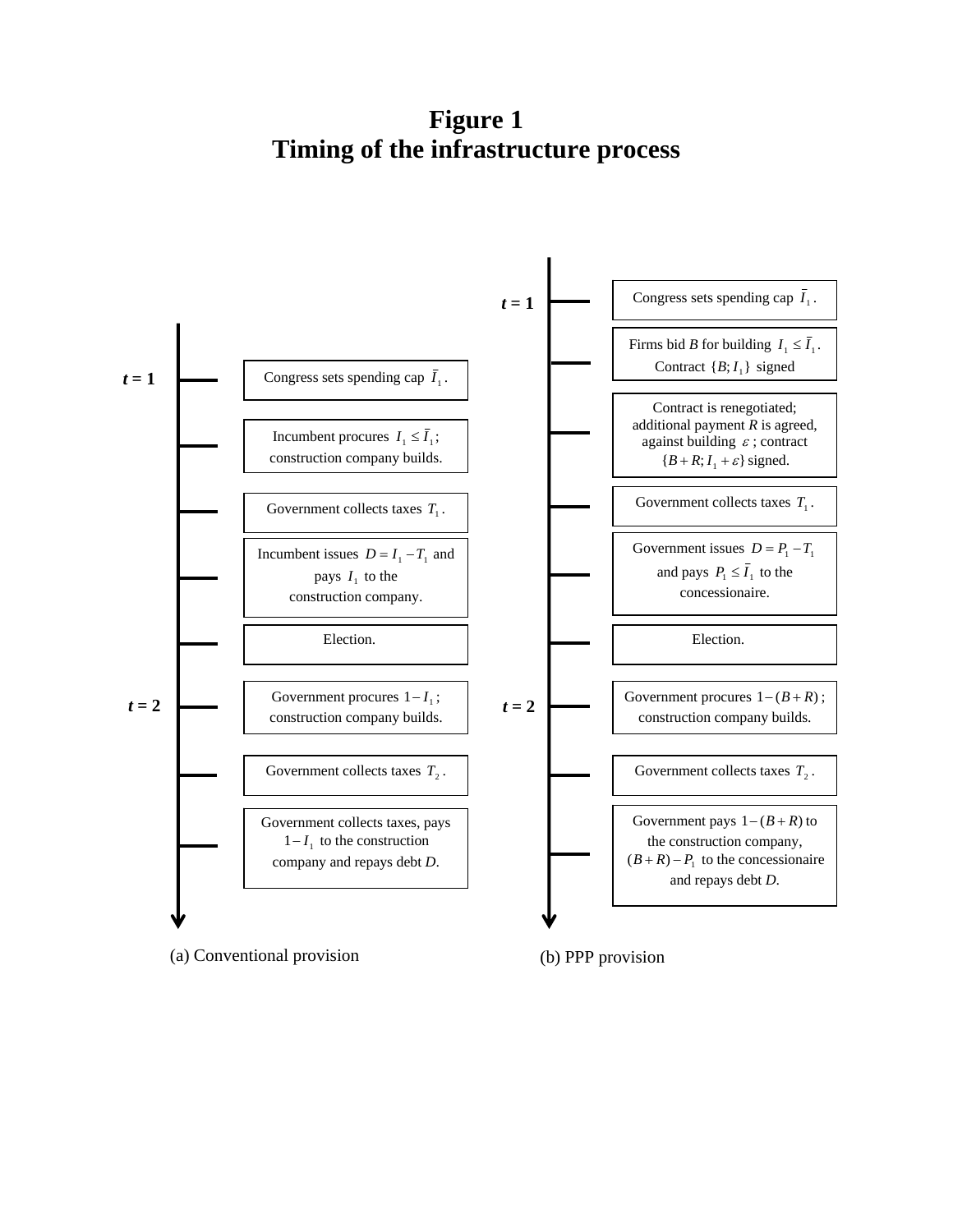**Figure 2 Increases in investment as a percentage of the original estimate**

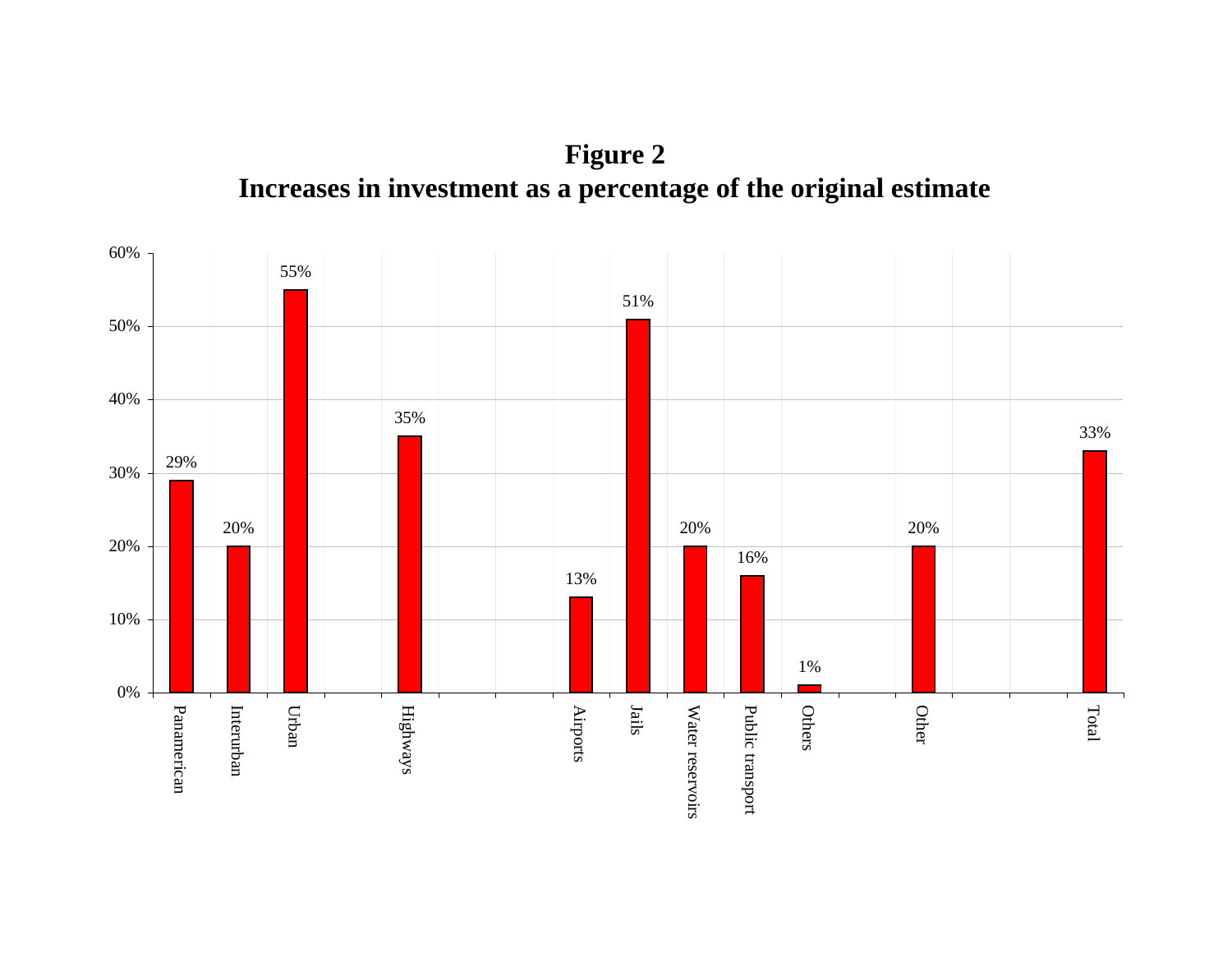

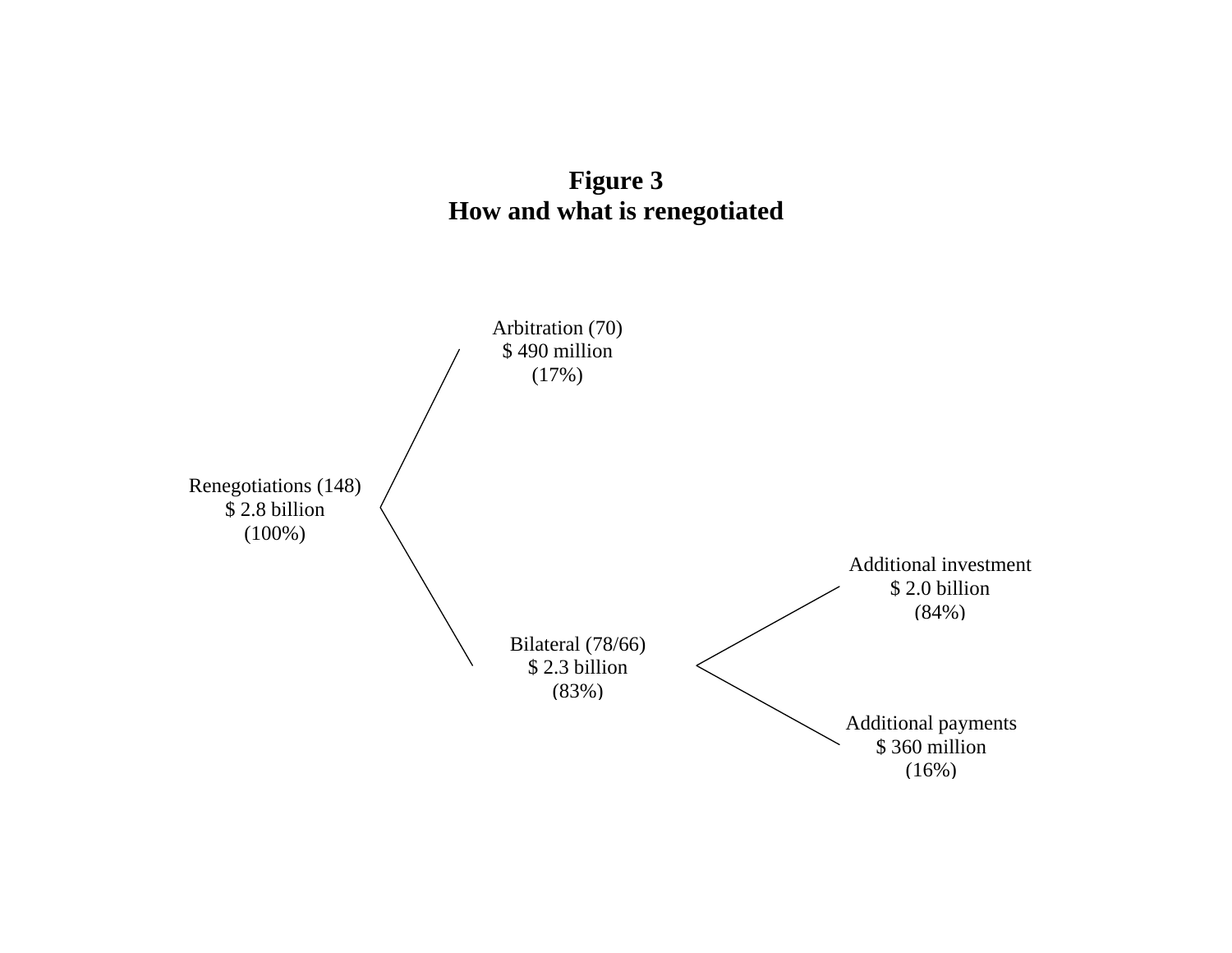

**Figure 4**